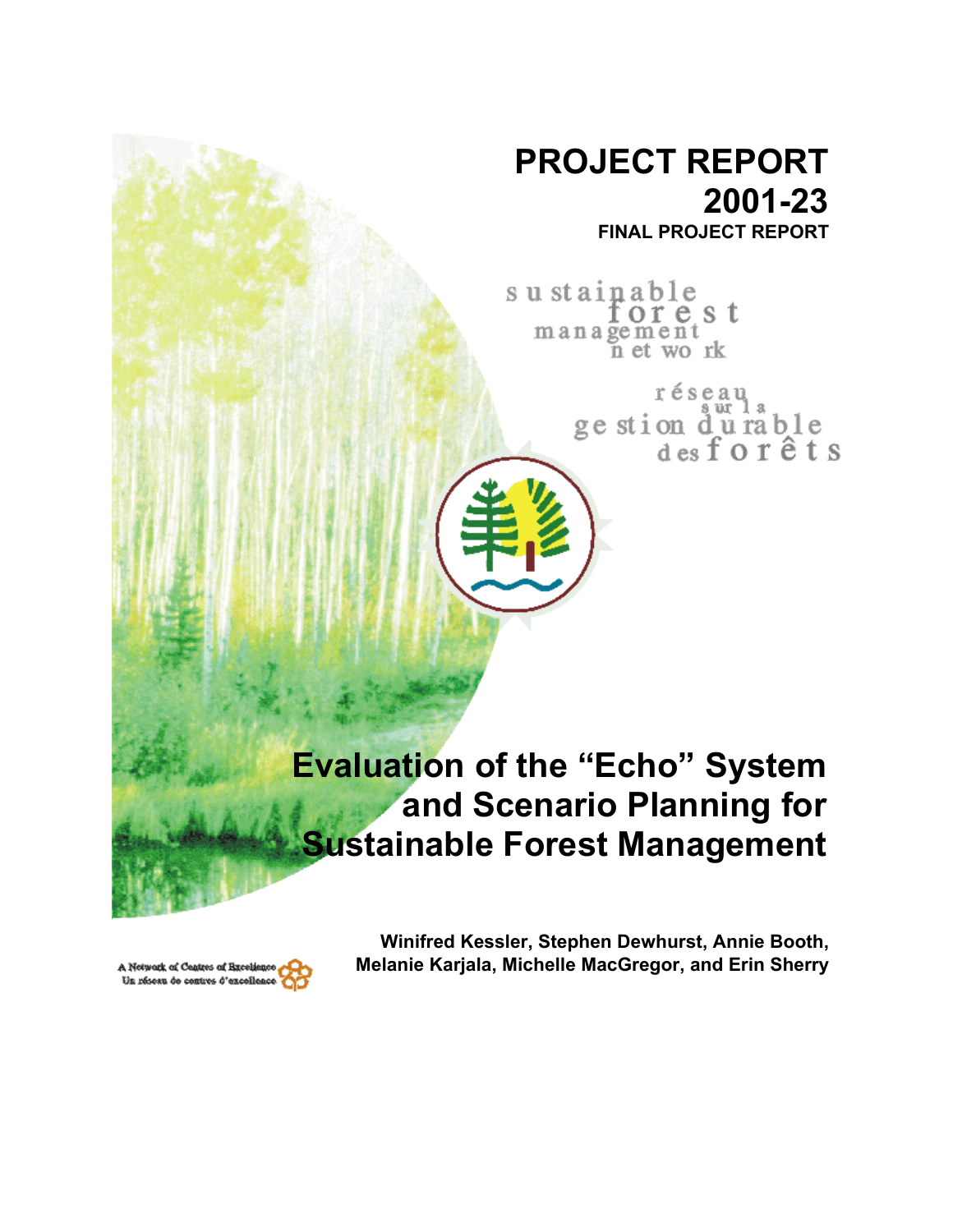For copies of this or other SFM publications contact:

Sustainable Forest Management Network G208 Biological Sciences Building University of Alberta Edmonton, Alberta, T6G 2E9 PH: (780) 492 6659 Fax: (780) 492 8160 http://www.ualberta.ca/sfm

ISBN 1-55261-133-7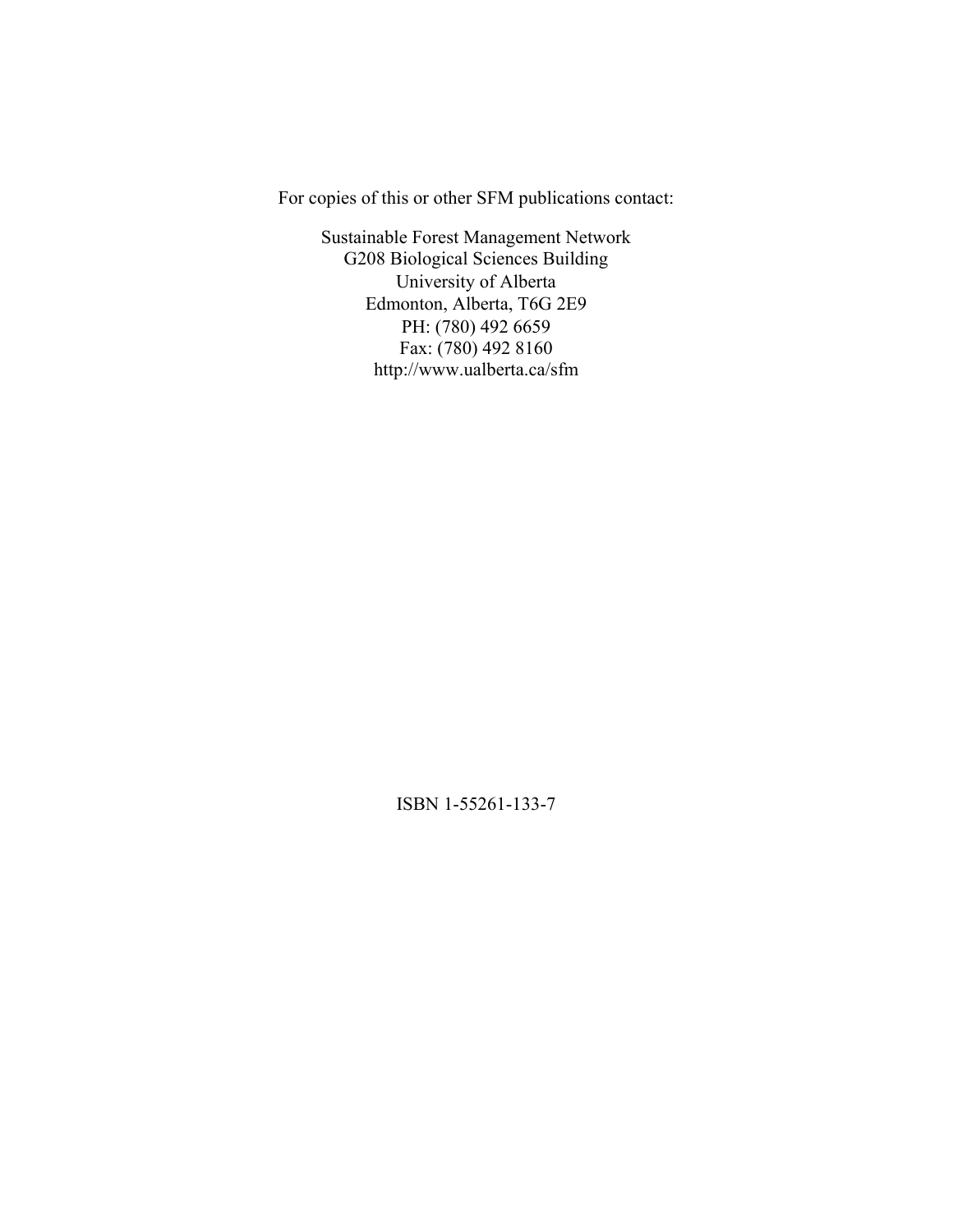# **Evaluation of the "Echo" System and Scenario Planning for Sustainable Forest Management**

**Project Leader: Dr Winifred Kessler** 

**Co-Investigators: Dr Stephen Dewhurst Dr Annie Booth** 

**Graduate Student Researchers: Melanie Karjala Michelle MacGregor Erin Sherry** 

The University of Northern British Columbia

June 30, 2001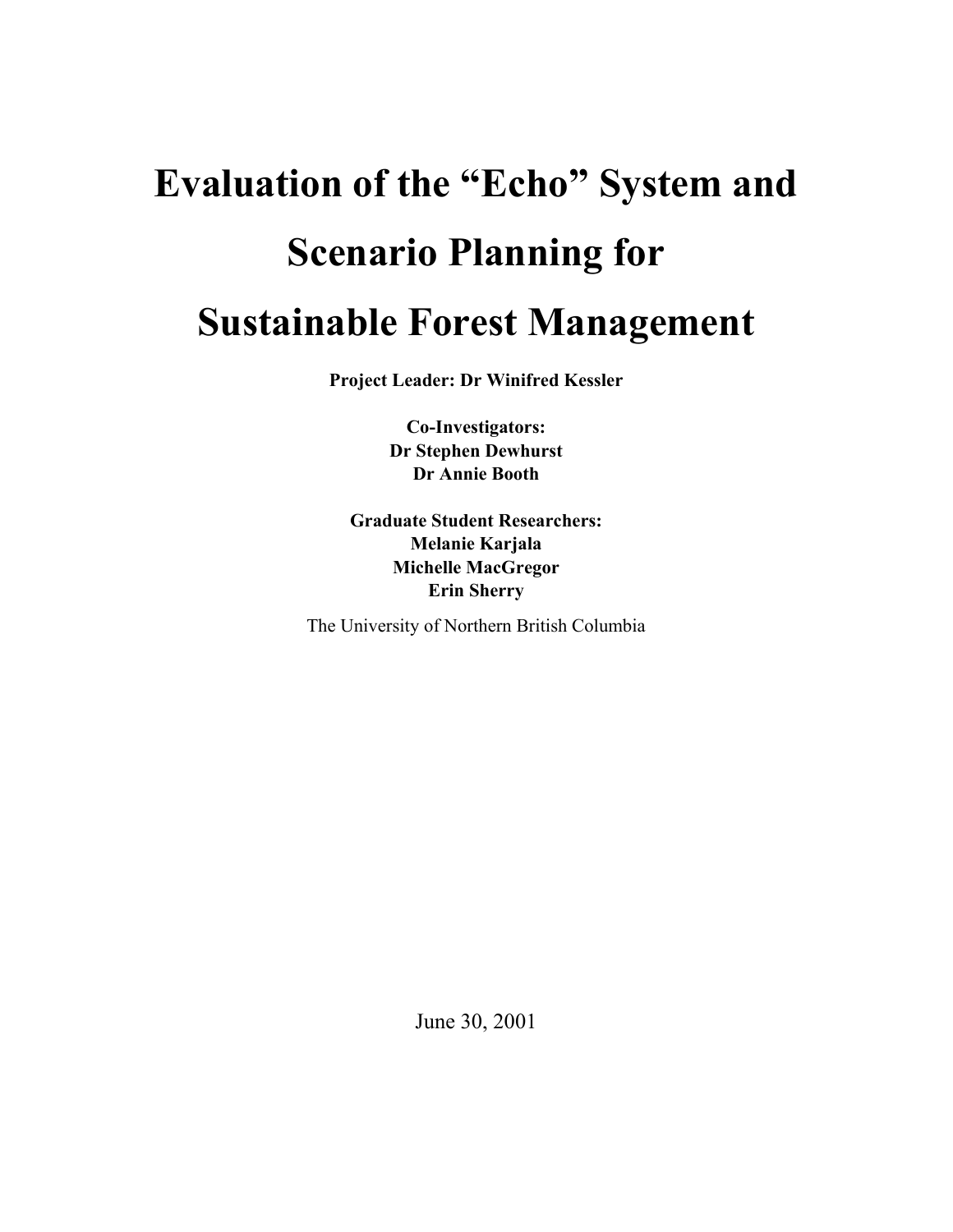# **EXECUTIVE SUMMARY**

The objective of this project was to evaluate a particular suite of analytical forest planning models, combined with scenario planning techniques, applied in a unique University/Aboriginal co-management environment. In the course of this research, the investigators developed local-level Criteria and Indicators (C&I) of sustainability, based upon the values and needs of the members of the Tl'azt'en Nation. Extensive time was spent in the communities of Tache Village, Binche Village, and Fort St. James by the research team, and numerous focus groups and workshops were held to solicit community input to defining sustainability criteria from the community perspective. Special access to Traditional Use Study (TUS) and other information was granted to the investigators by Tl'azt'en Nation. Content analysis was conducted for purposes of extracting relevant natural history, historical resource management, and community values information. This information remains the confidential property of Tl'azt'en Nation. Local-level C&I were developed which were designed to be shared with resource management professionals to facilitate resource planning, while protecting confidential archaeological, cultural, and intellectual property information. Based upon requests from the community, additional research was conducted on the identification and analysis of information sources, which can be used to characterize historical forest conditions.

After data collection and analysis was complete, a presentation by  $4<sup>th</sup>$ -year Natural Resource Management students from UNBC introduced the community to the concept of scenario planning using a C&I approach at a well-attended public meeting. Basic resource management issues on JPRF were introduced and discussed at this time. Two subsequent meetings were held in Tache Village in which the investigators reported their results to the community and discussed the C&I results. By using C&I, scenario planning techniques, and an advanced analytical forest planning tool, the investigators and the Forest Manager were able to engage community members in constructive dialogue regarding important resource management and participatory planning issues.

Consensus was reached at community meetings held in Tache Village and Fort St. James that the analytical planning tools and approaches which were employed and evaluated in this project were valuable, and can be useful in facilitating community involvement in sustainable forest management planning. It was the investigator's observation that some elements of the community, particularly the elders, seemed somewhat intimidated by the technology, although they readily understood the planning concepts involved. A repeated observation throughout the research was that the use of technical terminology and jargon was perceived by the community members as impeding communication of important ideas. Elders seemed particularly pleased that their concerns were being listened to, and that specific measures were being developed to help them understand the issues and participate in the planning process. Youth and individuals with higher education and technical background were most comfortable with the computer modeling approach.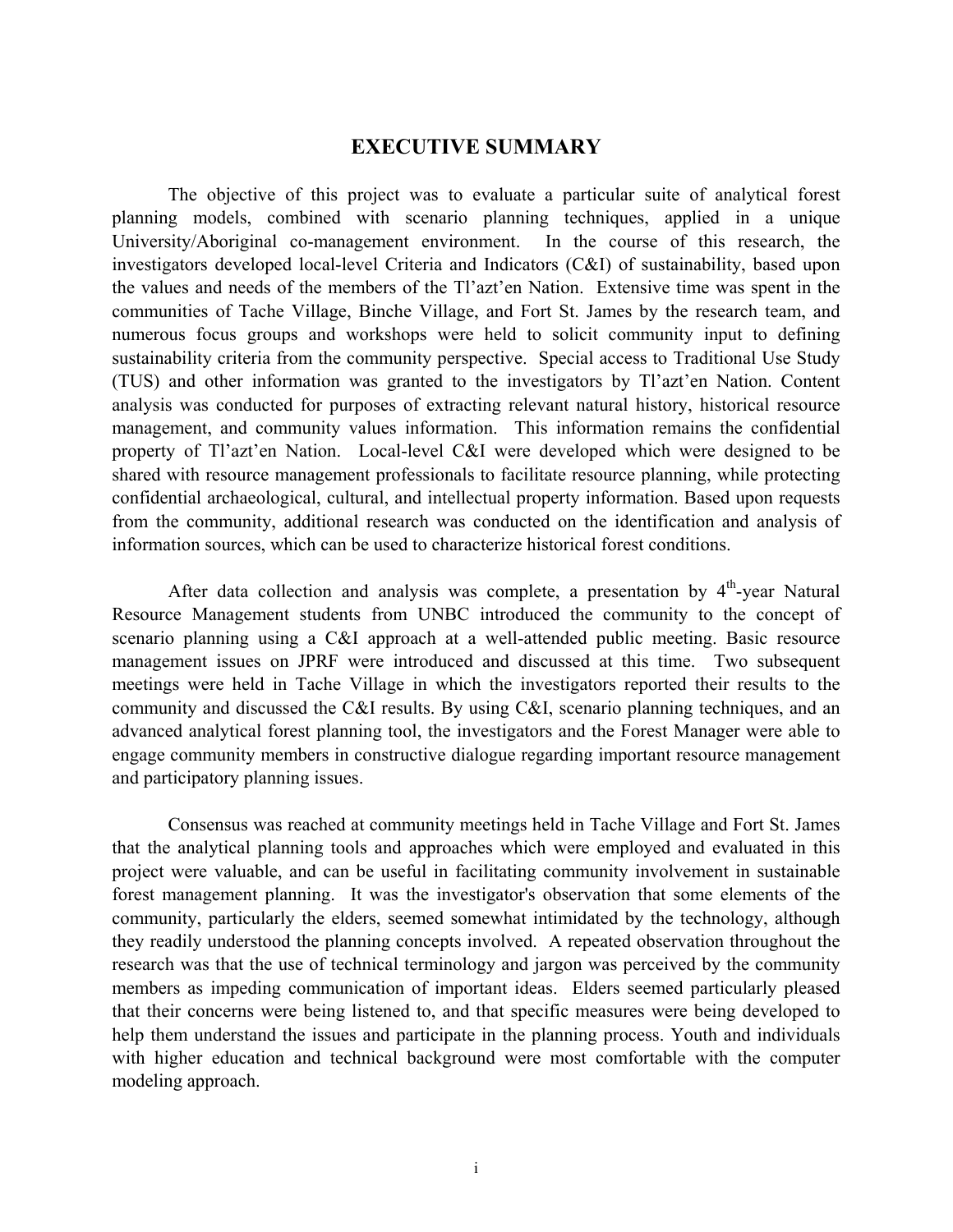# **ACKNOWLEDGEMENTS**

This research would not have been possible without the active participation and support of Tl'azt'en Nation members from the villages of Tache and Binche. Extremely valuable support was provided by the Tl'azt'en Nation Education Department, Natural Resources Department, Treaty Office, Chief, and Band Council. This research was conducted as the inaugural research project on the John Prince Research Forest, co-managed by Tl'azt'en Nation and the University of Northern British Columbia. Susan Grainger, RPF, and her staff provided invaluable assistance and support for this research.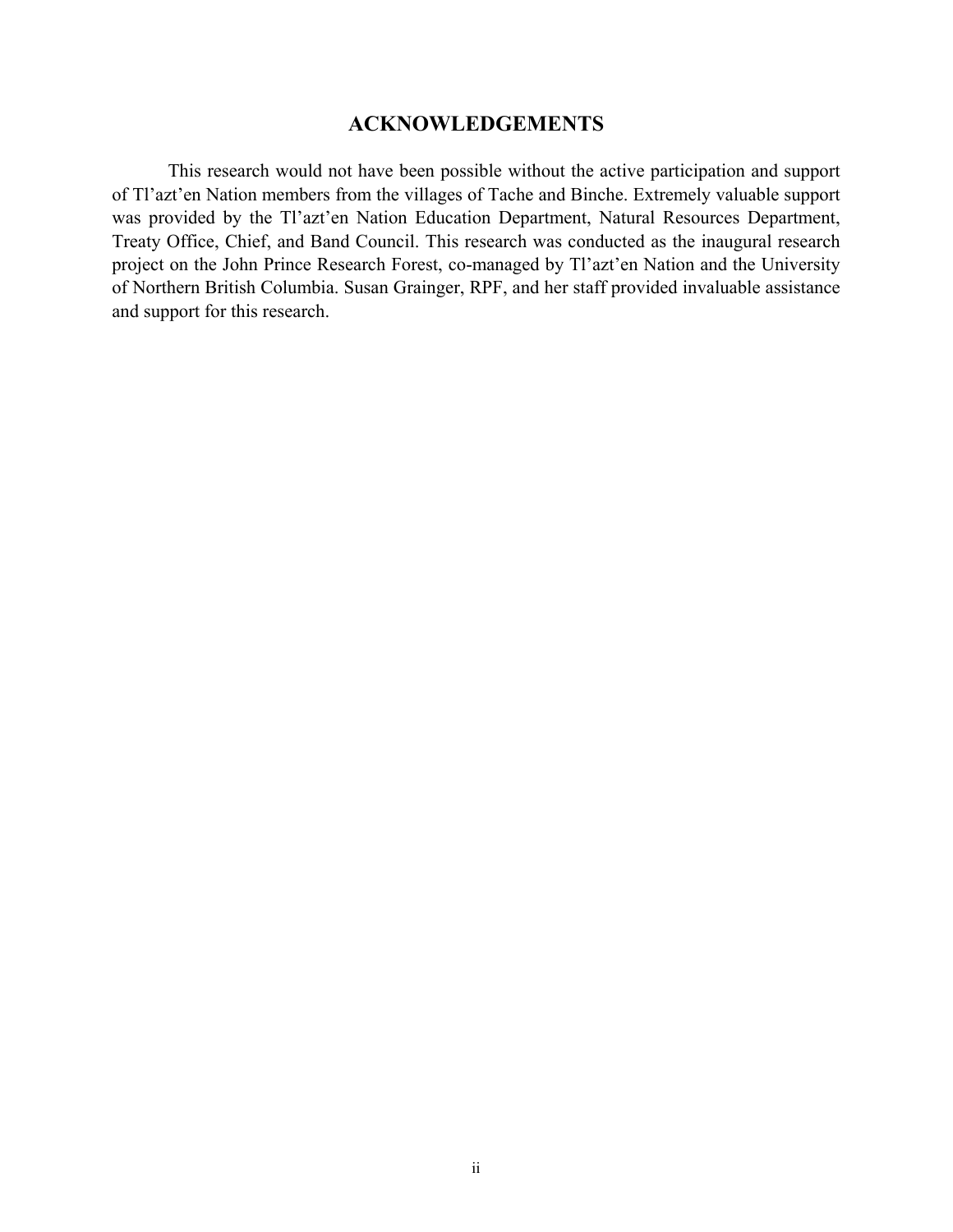# **INTRODUCTION**

Generally, First Nations have not been a part of resource management decision-making processes in Canada (Bombay 1992, Notzke 1994, Sherry 1999). This has lead to conflict between native and non-native use and management of forest resources, particularly in British Columbia. Existing approaches to participatory planning, such as multi-stakeholder processes, do not serve the needs of Aboriginal communities (NAFA 1997), therefore appropriate methods and tools for integrating Aboriginal community interests at all levels of forest management planning are needed. Meaningful involvement reduces conflict, preserves traditional ties to the land and promotes the social, economic, and ecological sustainability of forest ecosystems.

The purpose of this research was to document the process of integrating Aboriginal values into a model-based scenario planning approach (Dewhurst et al. 1999), and to assess whether advanced analytical planning approaches could facilitate Aboriginal community participation in resource management decision making. This was accomplished in collaboration with Tl'azt'en Nation using the co-managed John Prince Research Forest (JPRF) in central interior British Columbia as a case study. This project, as originally proposed, was comprised of three research objectives:

- 1) Evaluation of the "Echo" planning system, a product of the collaborative research conducted between the MacGregor Model Forest Association (MMFA) and UNBC, based largely upon technical criteria,
- 2) Application of the "Echo" system to the integration of Tl'azt'en values and perspectives into sustainable forest management planning for the JPRF, and
- 3) Evaluation of the effectiveness of the Echo-assisted scenario planning approach to achieving meaningful participation of Tl'azt'en community members in sustainable forest management.

Research and analysis for this project was organized along four thematic lines. The first component of the research involved calibration of the "Echo" planning system used in the research. The development of local-level C&I of sustainability based upon interviews, focus groups, and analysis of archival information followed this. The third theme was the identification and assessment of information sources, which could be used to develop C&I for the characterization of "natural" forest conditions, for purposes of setting management goals and assess alternative management scenarios. The fourth thematic area involved using and assessing the "Echo" planning system and related tools to incorporate these C&I, and facilitate the development of Sustainable Forest Management (SFM) plans with active Aboriginal community involvement.

The newly established John Prince Research Forest (JPRF) near Fort St James, British Columbia, provided a unique environment for conducting this research, due to it's Aboriginal co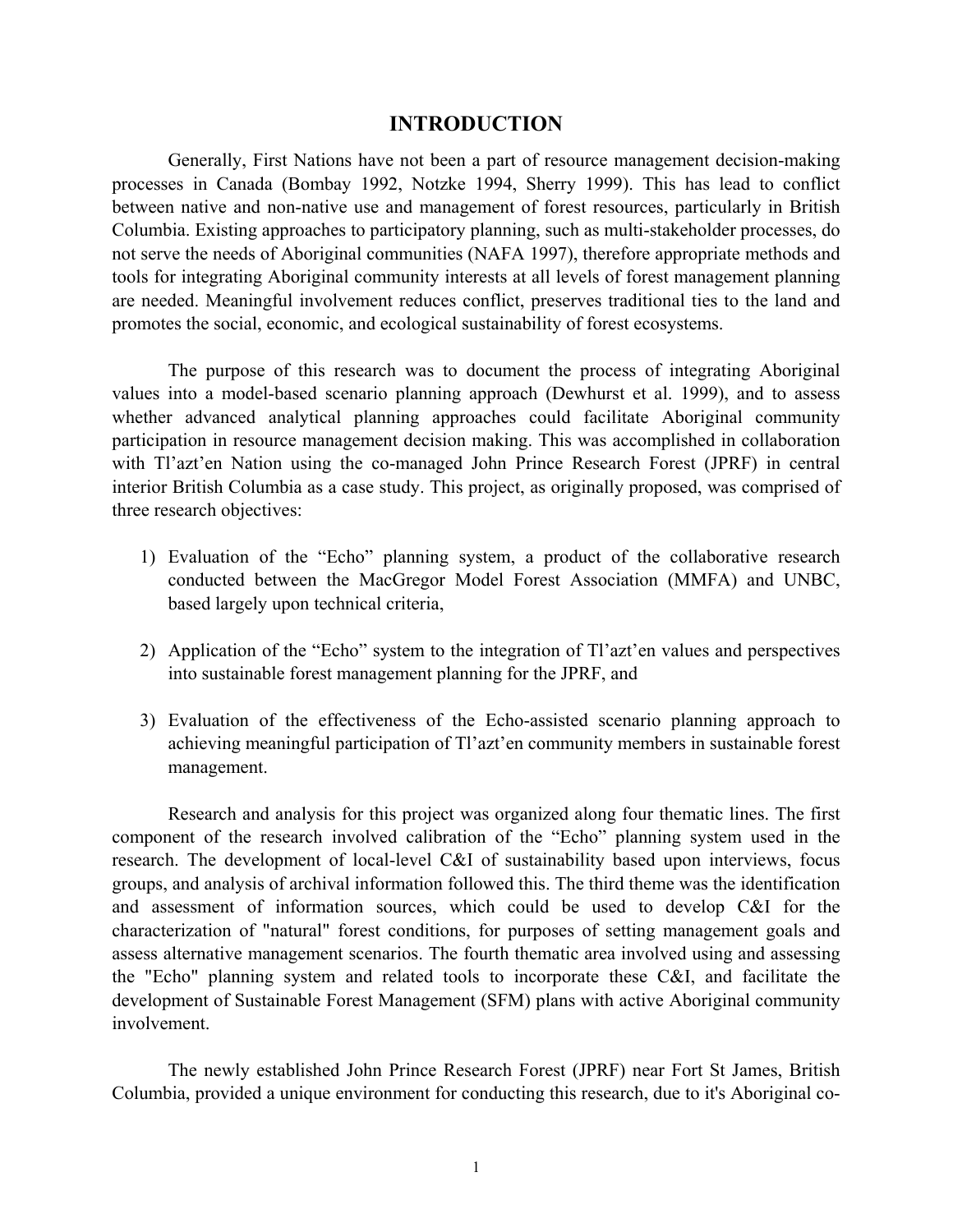management mandate, management history, and extensive historical associations between Aboriginal people and the land.

# **RESEARCH METHODOLOGY, DATA COLLECTION, AND ANALYSIS**

#### **Project Theme 1: "Echo" Technical Design and Application**

The Echo planning system was calibrated using the JPRF landscape. In addition to technically evaluating the models, this permitted the investigators to prepare and refine GIS and other necessary input data and to train a graduate student (Melanie Karjala) on the function and application of the system. As proposed, this planning system had the following general design characteristics:

- 1) A 3-level hierarchical design using non-integer goal programming at the strategic and tactical planning levels, and a stochastic heuristic optimization technique based on the simulated annealing algorithm at the operational level. The strategic model employs a Model II treatment-scheduling approach, while the tactical level employs a Model I approach. The operational planning model is structured similarly to a Model I formulation;
- 2) A strata-based approach to landscape representation at all levels; the strata defined by systematically collapsing areas of similar habitat type, cover type, management options, and spatial considerations. Progressive refinement of spatial, temporal, and entity representation takes place between planning levels;
- 3) The capability to plan for a regulated forest simultaneously managed for multiple objectives, while supporting maintenance and restoration of gross forest structural attributes. This includes the management of conversions between cover types and management regimes based on habitat types and geographical location, explicit incorporation of patch (e.g. harvest unit) size distributions and adjacency restrictions, and the estimation of sustainable harvest levels which incorporate spatial context and additional non-timber management objectives;
- 4) A design based upon the presumption that the system will be used in an interactive and adaptive fashion, with the objective of developing strategies which balance competing management objectives based on priorities established in a participatory planning process;
- 5) An objective-driven, simulation-through-optimization approach is employed, using a management science model to simulate the evolution of forest conditions under management, with explicit mathematical linkages between planning levels based on the systematic exchange of forest state and generalized management goals between levels; and
- 6) The use of advanced mathematical programming matrix-generation techniques based on object-oriented programming methods.

In both the Strategic planning and Tactical planning models, non-preemptive linear goal programming techniques are combined with mathematical simulation to find optimal policies for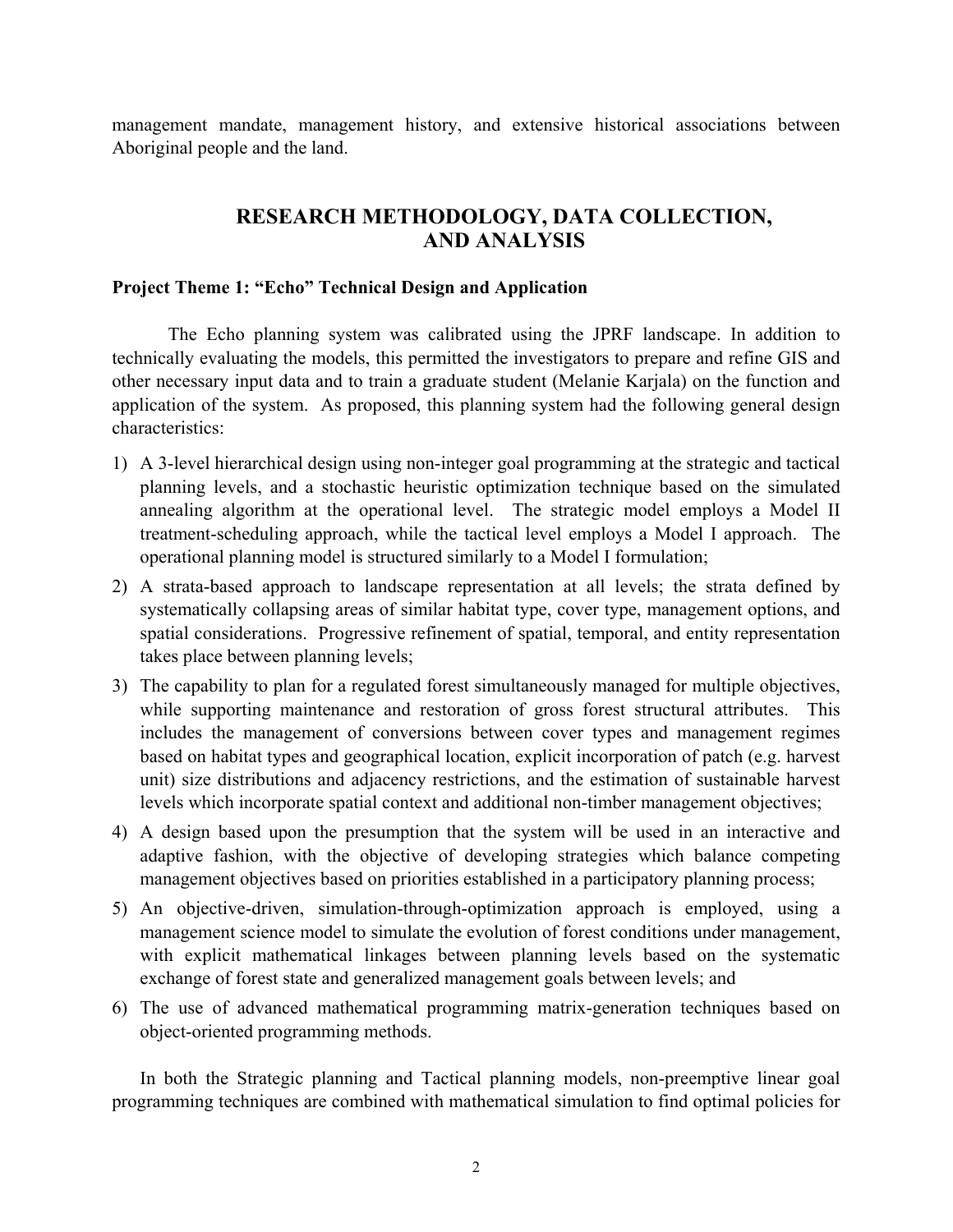achieving multiple simultaneous management objectives over space and time. Both planning models perform their analysis using management strata. For this analysis, management strata were developed using the following primary criteria for stratification:

- Analysis Unit (AU) composition, based on the AU's used in the *Prince George TSA Timber Supply Analysis* (MOF 1995) as they pertain to the Fort St. James District
- Membership in a Particular Resource Management Zone (RMZ), the RMZ's having been previously define by the Forest Manager based on multiple resource criteria

In Echo, strata are composed of multiple age classes, so particular management strata as used in this analysis would be composed of all of the area within a particular RMZ, which is of a particular AU. In this analysis, Strategic planning focuses on general trends in AU distribution and age class composition over long periods of time. Tactical planning looks at specific resource values and their distribution over space and time.

#### *Input Files and Management Indicators*

In order to provide the requisite flexibility in allowing users to address specific resource values in Tactical planning, an adaptable yield table format (the Multi-indicator Yield table, or MYT) has been defined. MYT files contain information on the states and yields of individual strata at various ages. Each yield table within an MYT file refers to a single potential stratum management option. For example, the treatment could consist of a thinning at age 3, an overstory removal at age 6, or a pre-commercial thinning at age 4. Or if the stratum is uneven-aged, the stratum treatment variable could represent an uneven-aged treatment, which would be accomplished every period. Other data in the yield table would reflect the consequences of these treatments with respect to the indicators defined by the analyst.

An important feature of MYTs is their ability to incorporate a wide range of potential resource information, since they describe additional management indicators beyond those considered in the Strategic Planning Model. This additional material includes information on the development of volume, forest structure, stand density, management costs and revenues, and volume yields by product class. As well, users can define their own additional indicators. All MYT indicators, whether user-defined or not, are related to the age of the strata in particular periods of the analysis under alternative management and trajectories. Specific resource values defined in the MYT for this analysis included seral stage distribution, AU distribution, a visual disturbance estimator based on Visual Quality Objective (VQO) criteria, and harvest volumes in cubic meters per planning period.

#### *The Planning Structure*

In Echo, management planning and harvest scheduling is based on a planning horizon, which is composed of planning periods. The planning horizon is the length of time (from decades to centuries) considered in a particular analysis. The planning horizon is divided into planning periods, which are the time intervals tracked by the model. Up to 20 planning periods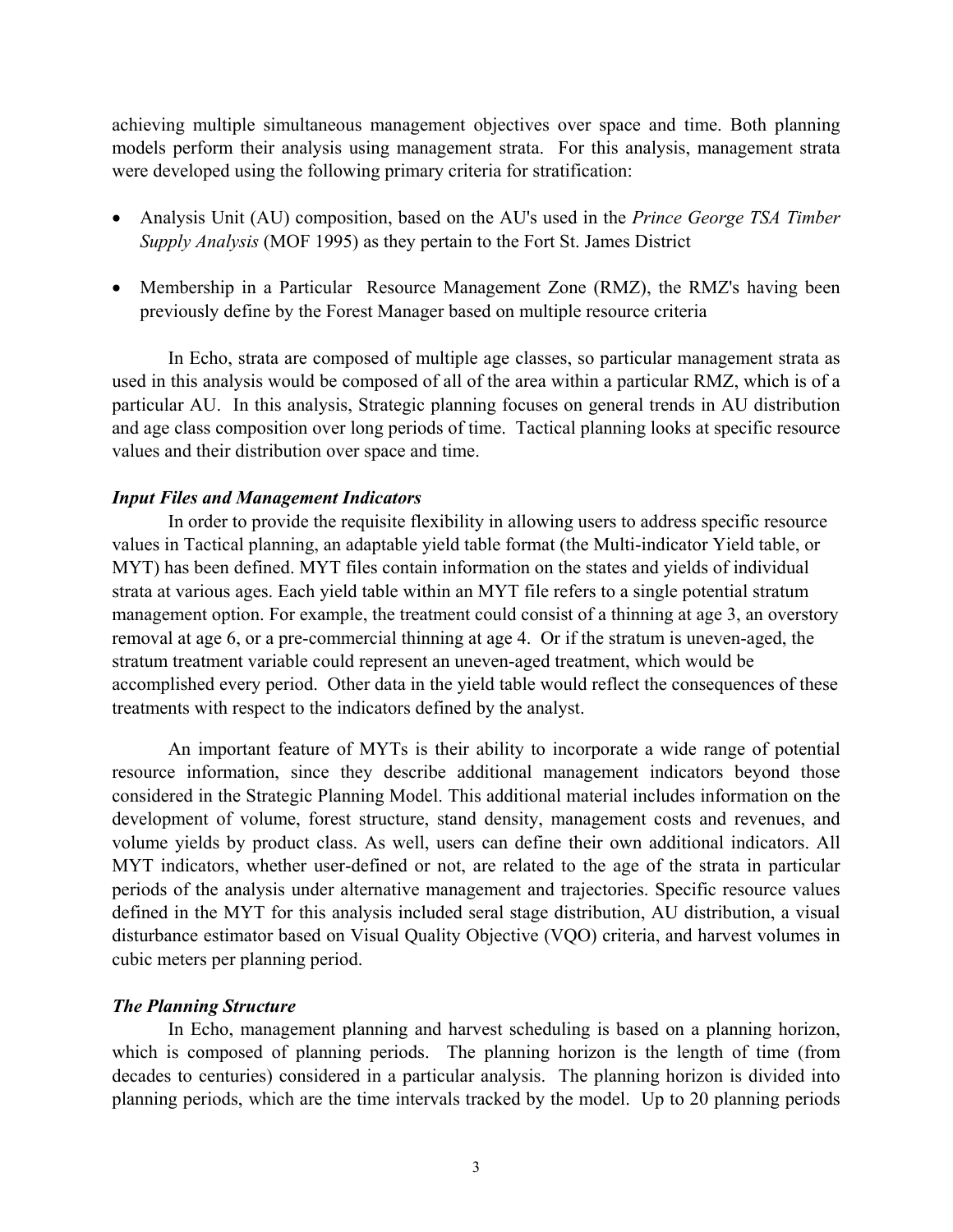are supported in the Strategic-planning model, and up to 4 periods in the Tactical-planning model. The user may redefine the length of each planning period (in years) as necessary.

For this analysis, the length of each planning period was established 20 years, a 15 period (300-year) Strategic planning horizon is used, with a 4 period (80 year) Tactical planning horizon.

#### *The Strategic Planning Model*

The Strategic-planning model was used for long-term (100-500 year) planning. Strategic planning is oriented towards developing a long-term management strategy for the forest, designed to achieve a desired future forest condition - the "legacy" forest. The legacy forest is the forest left behind to future generations as a result of cumulative management activity, and may be used as a measure of the sustainability and cumulative effects of forest management practices and strategies (Wood and Dewhurst 1998). The Strategic-planning model is based upon a Model-II formulation (Davis and Johnson 1992), using goal-programming techniques, and supports analysis of both even-aged and uneven aged silvicultural systems. For this technical analysis, only even-aged silvicultural systems are included, for purposes of comparability with previous analyses conducted by the Ministry of Forests. It is anticipated that significant future effort will be devoted to exploiting the potential for uneven-aged management on the JPRF.

In the Echo Strategic planning model, a harvest and treatment schedule is developed using mathematical optimization, with the user responsible for setting management goals and adjusting preference weights as necessary to achieve the desired balance of resource values. The Strategic-planning model supports simulation of up to 3 harvest entries per management strata over the planning horizon. The mathematical objective of the Strategic-planning model is to find the optimal feasible solution, which minimizes the following function:

$$
\sum_{i=1}^{g}(((P_i^+)(D_i^+)) + ((P_i^-)(D_i^-)))
$$

Where:

 $g =$  the number of goals in the analysis

 $D^+=$  the deviation above goal *i* in the legacy forest

 $D_i$ <sup>-</sup> the deviation below goal *i* in the legacy forest

 $P^+$ <sub>i</sub> = the preference weight associated with deviation above goal *i* in the legacy forest

 $P_i$  = the preference weight associated with deviation below goal *i* in the legacy forest

The primary function of the Strategic-planning model is to develop a strategic plan to achieve a designated legacy forest condition by the end of the Strategic-planning horizon. A characteristic of Model II formulations such as that used in Strategic planning is that all objectives are set with respect to the legacy forest (e.g. 300 years). The internal mathematics of the model track the effects of harvest entries, re-entries, and conversions on the state of the legacy forest. The Strategic-planning model attempts to achieve area regulation of harvest levels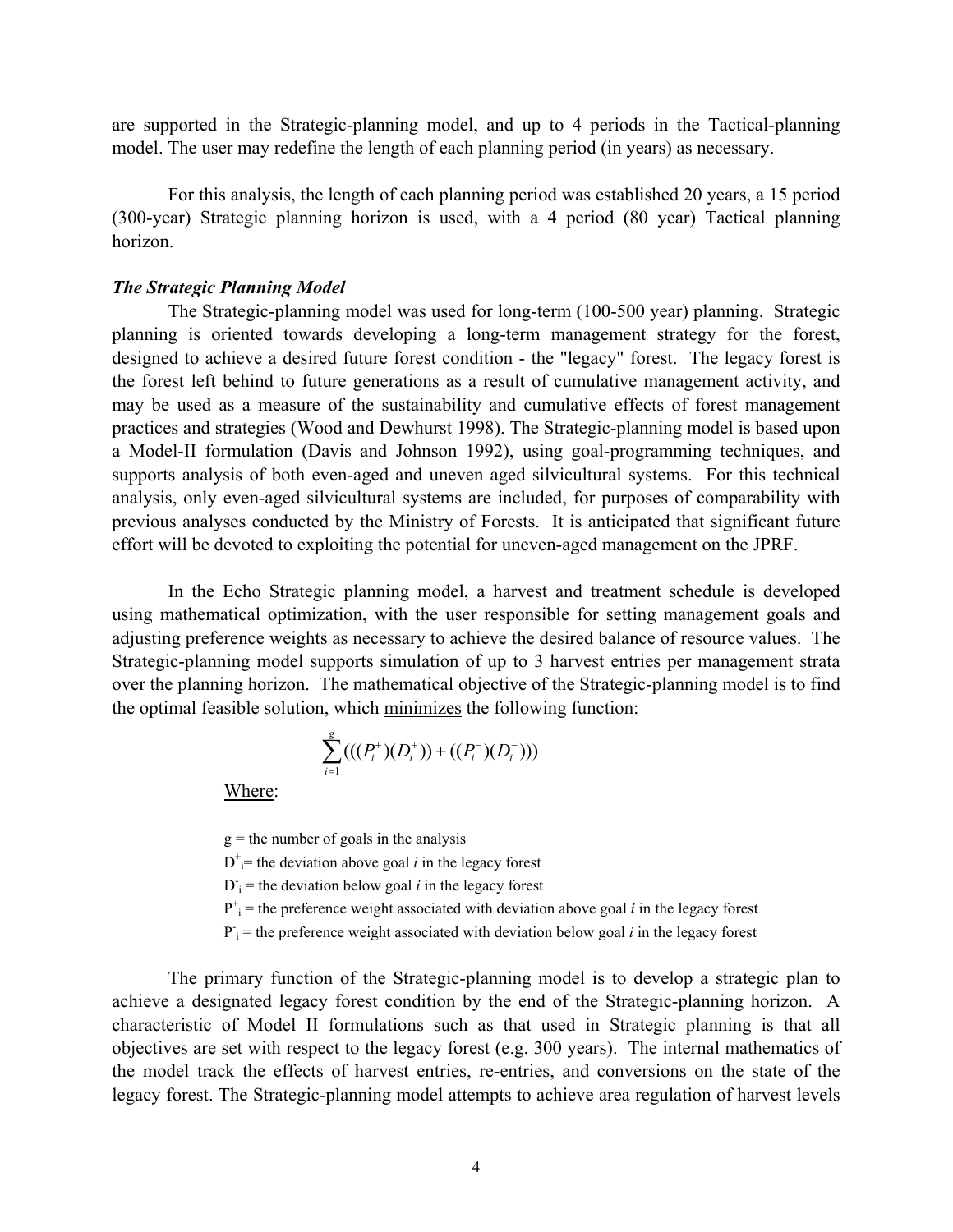and managing towards achieving the desired legacy forests state specified by the user. The outputs from the Strategic-planning model include a non-spatial harvest and treatment schedule for the entire strategic planning horizon, the AU and age class distribution of the legacy forest, and the area harvested by AU by period. The Strategic planning model has the additional feature of allowing for more sophisticated planning and analysis which includes management of site type/AU relationships over time. Due to the small size of the JPRF, the limited detailed information available, and the interim nature of this analysis this feature was not exploited for purposes of this analysis.

#### *The Tactical Planning Model*

The Tactical-planning model was used to develop a more detailed integrated resource management plan for the first few periods of the planning horizon. This includes volume regulation of timber harvest levels, as well as analyst-defined management indicators such as seral stage, beetle risk, and visual disturbance. To accomplish this, the Strategic planning and Tactical planning models are analytically linked, such that the strategic planning results are used as the basis for subsequent Tactical planning model analyses. This ensures that the 80-year integrated resource management plan is compatible with the strategic strategy for achieving a defined legacy forest condition. The mathematical objective of the Tactical-planning model is to find the optimal feasible solution, which minimizes the following function:

$$
\sum_{i=1}^{g} \sum_{j=1}^{p} (((P_{ij}^{+})(D_{ij}^{+}))+((P_{ij}^{-})(D_{ij}^{-})))
$$

where:

 $g =$  the number of goals in the analysis

 $p =$  the number of periods in the analysis

 $D^+_{ij}$  the deviation above goal *i* in period *j* 

 $D_{ij}$  = the deviation below goal *i* in period *j* 

 $P^+_{ij}$  = the preference weight associated with deviation above goal *i* in period *j* 

 $P_{ij}$  = the preference weight associated with deviation below goal *i* in period *j* 

#### *Linkage Between the Strategic and Tactical Planning Models*

Once a Strategic-planning run has been developed and accepted, the next step in Echo analysis is to link the Strategic planning results with the Tactical-planning model. This is accomplished automatically by calculating, based upon the scheduled harvest entries and treatments generated by the Strategic planning model, what state the forest should be in at the end of the Tactical planning horizon if management is "on trajectory" towards achieving the legacy forest targets. This future state of the forest is described by factors such as AU composition, age class distribution, etc. This calculated state of the forest is automatically installed as management goals for the Tactical-planning model for the end of the Tacticalplanning horizon. This establishes the state of the landscape, which must be achieved by the end of the Tactical-planning horizon if the path towards the legacy forest is to be achieved.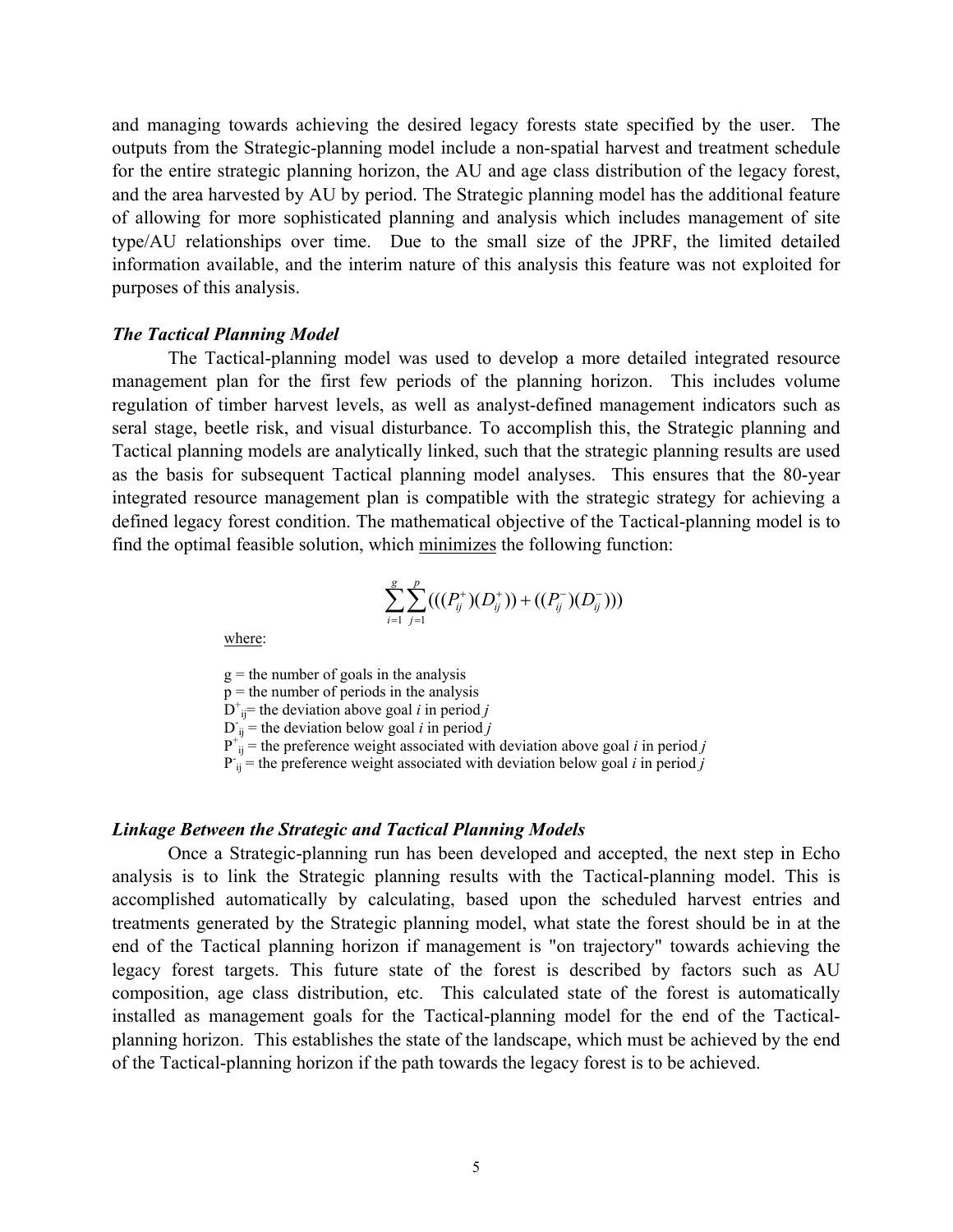Additional management goals may now be specified by the analyst, including management goals for the user-defined indicators. Using the facilities of the Tactical-planning model, the feasibility of achieving near term management objectives for specific management indicators can be assessed, and tradeoffs between near-term objectives and the achievement of the legacy for can be explored. The Tactical model also provides the harvest volume and economic information for the tactical planning horizon.

# *Application of JPRF Results*

A modified scenario planning approach was employed to evaluate these models through the development of a 5-year management-working plan for the JPRF<sup>1</sup>[.](#page-10-0) These results were accepted for implementation as the basis of the first legal management plan for the JPRF by the Forest Manager, the JPRF management advisory board, Tl'azt'en Nation, and the BC Ministry of Forests. Emphasis in this exercise was on using British Columbia Ministry of Forests (MoF) mandated indicators and criteria, combined with a spatial zoning scheme using Resource Management Zones (RMZs) to reflect identified issues and concerns on the landscape including wildlife, forest health, recreation, and Aboriginal issues. The combination of the Strategic and Tactical planning models allowed for a 300-year strategic management vision to be reconciled with specific RMZ management targets during the first 80 years. These models proved capable of representing most of the management indicators and criteria which are required by the MoF, and reconciling achievement of legislatively mandated management objectives with local resource management plans.

# *The Operational Planning Model*

The Operational planning model, to be developed primarily by the MMFA, was critical for engaging the Tl'azt'en community in scenario planning on the JPRF for the following phase of this project. This model was to have several key design features to facilitate this participation:

- Scheduling of management actions, and the mapping of indicator outcomes, to the level of individual harvest blocks or sub-blocks. This is critical for being able to effectively visualize the near- and long-term consequences of proposed courses of action.
- Real-time feedback on the tradeoffs between competing resource management objectives. While the Strategic and Tactical models provide analysts with some sense of these tradeoffs, these models require many time-consuming iterations and are not suitable for facilitating public involvement or understanding.
- The Ability to reconcile long-term harvest schedules with proposed near-term operational decisions. Development plans and silvicultural prescriptions are very site-specific, and the ability to show how these decisions fit into the "big picture" is critical to building understanding and consensus behind operational decisions as a means of achieving long-term objectives.

<span id="page-10-0"></span> $\overline{a}$ 1 JPRF. 1999. John Prince Research Forest Management Plan, 1999-2000. Unpublished.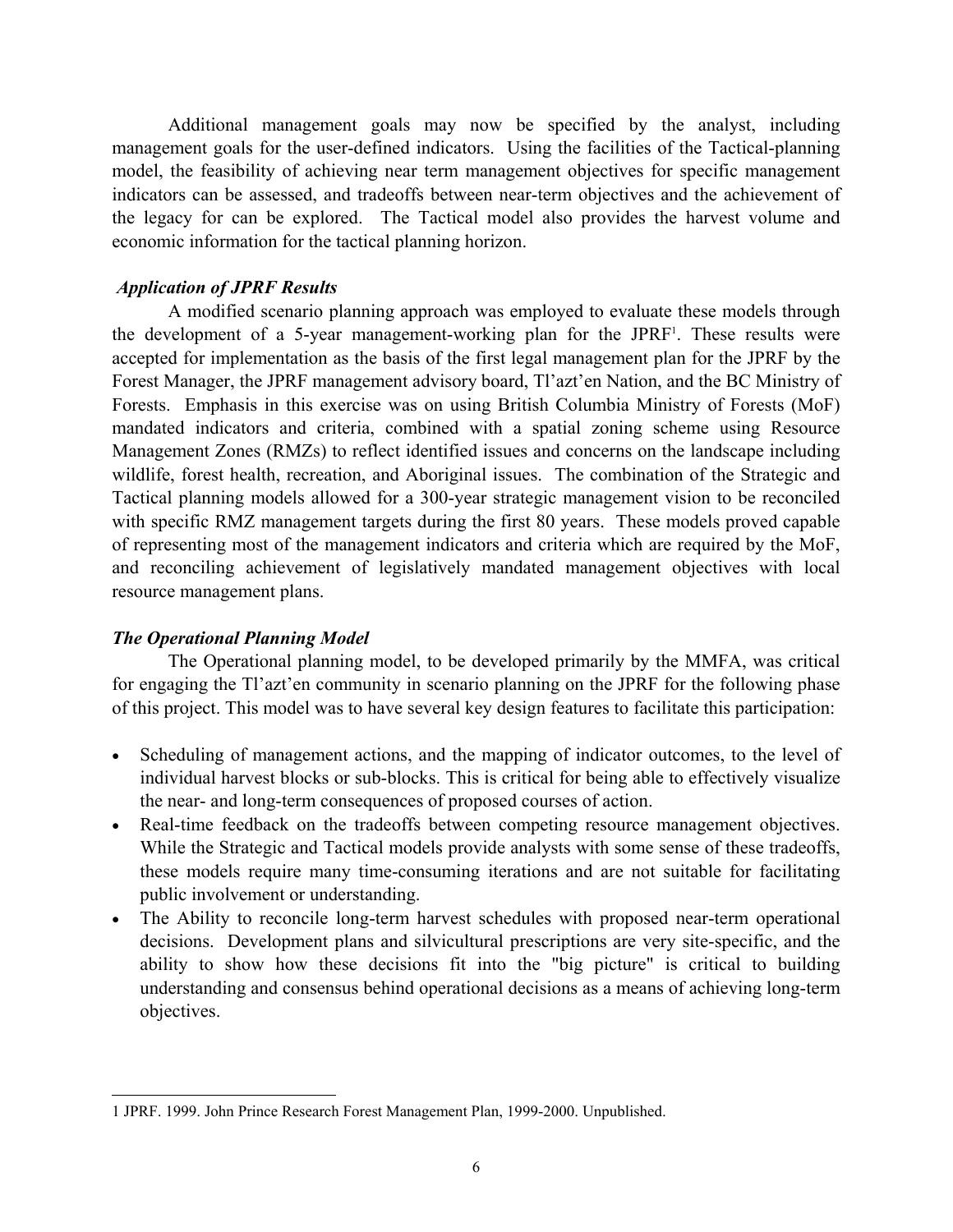Unfortunately, the Operational model was not made available to the investigators, and therefore could not be evaluated as part of this project. The Strategic and Tactical models were inadequate to facilitate meaningful community participation in the planning process for two reasons:

- 1) The abstract, quantitative (e.g. charts, graphs, and numbers) results from the Strategic and Tactical planning models, although sufficient for complying with MoF planning requirements, would present a barrier to communicating resource values with most Tl'azt'en members, particularly elders.
- 2) These models lacked the necessary speed and interactivity to effectively convey important management concepts to community members.

Originally, the promised delivery date for Operational planning model software was summer of 1999, and with the failure to deliver that software, the collaboration between the project investigators and the MMFA effectively ended. In order to address the identified gaps in the Echo architecture while fulfilling the commitments made to Tl'azt'en Nation, the JPRF, and the project, Dr Dewhurst undertook to create a new planning model providing the essential functional elements of the missing Operational planning model. This effort began in the summer of 2000 under the project name "Lurch", and was completed successfully in May of 2001. This initiative required approximately 1000 hours of uncompensated time from Dr Dewhurst.

# *The Lurch System*

Like the planned Operational Echo planning model, the Lurch Software is based on stochastic-heuristic optimization techniques, and a simulation-through optimization approach. The mathematical formulation used in the Lurch is identical to that used in the Echo Tactical planning model, however the actual optimization of potential management solutions is conducted using a "greedy" algorithm (see Kruskal, 1956). The Lurch architecture obviates the need for the Strategic and Tactical-planning components of the "Echo" system, however, as it combines the functionality of the Echo Strategic, Tactical, and Operational planning models into a single integrated system. This system provides:

- 1) Harvest block-specific harvest scheduling;
- 2) Support for single or multiple entries for each block within the planning horizon;
- 3) Support for both even-aged and uneven-aged management systems; and
- 4) Utilizes the same data schema and file formats as the "Echo" system.

Lurch has major advantages over the "Echo" system in that it is highly graphical and interactive, and provides real-time feedback to users regarding the spatial and temporal implications of alternative management goals and policies. The facilities provided for the userdefinition of management indicators allows users to set management goals and assess the spatial and temporal implications of alternative management policies relative to measures which they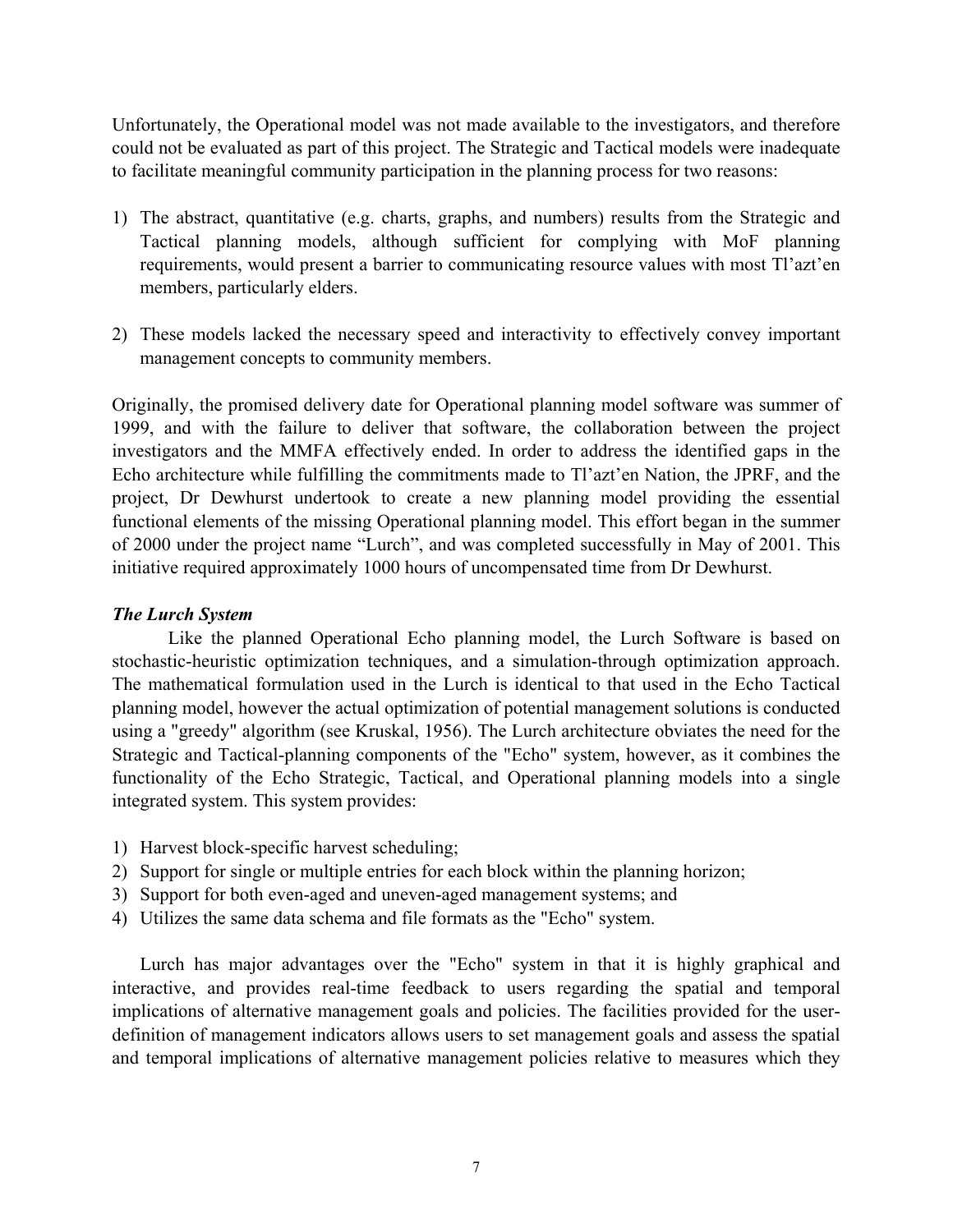have defined<sup>[2](#page-12-0)</sup>. This provides excellent analytical support for the scenario planning process, allowing for rapid definition and evaluation of alternative management scenarios.

It is important to note that the investigators do not consider the Lurch software to be a "deliverable" under this project, as the development of complex software systems such as this were clearly not in the workplan for this project. Dr Dewhurst undertook the Lurch project on his own initiative, utilizing no SFMN resources. The software will, however, be made available to the public through release under the GNU Public License, simultaneous with publication in appropriate scholarly and technical journals. Preliminary arrangements to this effect have been made with the Intellectual Property Rights Manager at UNBC. Although functionally identical to software developed, but not made available, by the MMFA, Lurch contains no proprietary software, and is free of any intellectual property of the MMFA.

# **Project Theme 2: Development and Assessment of Local-Level Criteria and Indicators Reflecting Aboriginal Issues and Values**

The next phase of the project was to engage community members in co-operative management by generating Tl'azt'en-based scenarios for the JPRF using technical tools to simulate various management alternatives. In order to generate MYT files that reflect a Tl'azt'en forest management perspective, community C&I had to be identified. The process for doing so will be described in three sections:

1) Information gathering and management methods:

 $\overline{a}$ 

- a) The Aboriginal Forest Planning Process (AFPP) framework for eliciting and translating community information into forest management criteria;
- b) Interview and focus group approaches for identifying C&I from Aboriginal participants
- 2) The use of scenario planning and criteria to represent a Tl'azt'en perspective on SFM;
- 3) The use of the Lurch model to interface traditional indicators of ecological sustainability with Western scientific indicators of sustainability.

Throughout the investigation, analysis results were summarized and presented to a scenario advisory team (SAT) consisting of 10-15 community members from a cross-section of Tl'azt'en society including administrators, elders, keyoh-holders (traditional land stewards), youth, and educators. The SAT provided feedback, comment and additional information on the interpretation of Tl'azt'en information. This group also selected the scenario topics to be analyzed.

<span id="page-12-0"></span><sup>2</sup> From: Dewhurst, S.M. 2001. A methodology for representing criteria and indicators for analytical decision support. In preparation.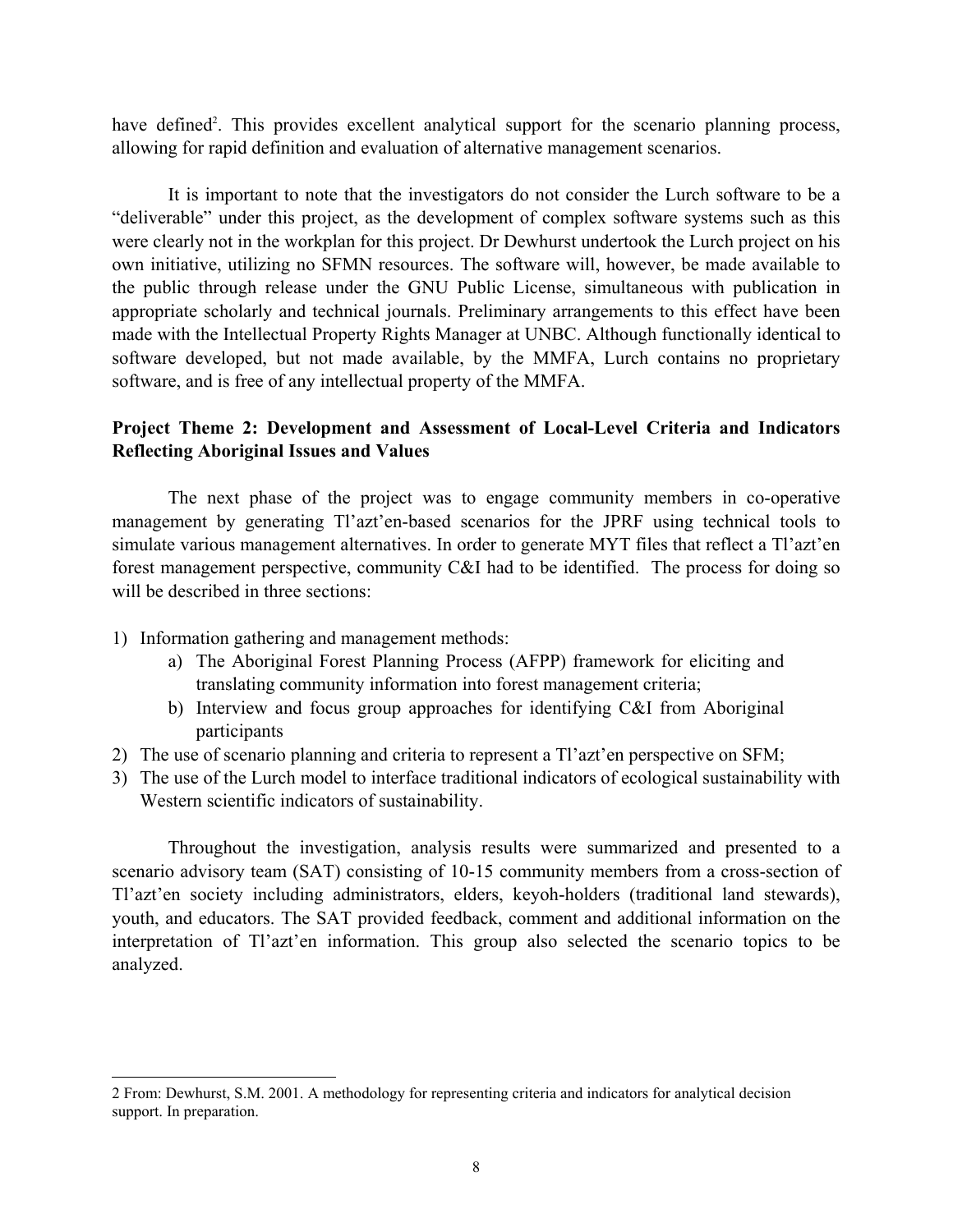#### *Part 1 a): The AFPP framework*<sup>[3](#page-13-0)</sup>

l

The first step in developing community scenarios requires identifying forest values (MacLean et al. 1999), uses, and traditional knowledge. This information forms the basis for understanding the resource from a cultural perspective, developing planning goals, objectives, and criteria, and identifying forest management issues and solutions based on local experiences (Figure 1). Before conducting interviews and focus groups, preliminary information was acquired from existing community archives. The AFPP is the resulting method of selecting, classifying and organizing this information into forest management criteria, and indicators (C&I) for the JPRF.

Figure 1 Flowchart demonstrating the AFPP information management process. Descriptive information is aggregated and categorized to facilitate the development of forest management goals and strategies. The final step of identifying management indicators is shaded because the use of archival sources revealed few indicators.



Tl'azt'en Nation allowed the investigators to access archives stored in their Natural Resource and Administration offices. This information included:

1) *FRBC interviews.* These were a collection of interviews developed for a previous research project of Dr. Booth's examining the Tl'azt'en Nation's Tree Farm License.<sup>[4](#page-13-1)</sup> This

<span id="page-13-0"></span><sup>3</sup> From: Karjala, M.K. 2001. Integrating Aboriginal Values into Forest Management Plans on the John Prince Research Forest. MNRES Thesis, University of Northern British Columbia, Prince George, B.C. In preparation, and Karjala, M.K., E. E. Sherry and S.M. Dewhurst. 2001. Criteria and Indicators for Sustainable Forest Planning: A Framework for Recording Aboriginal Resource and Social Values. In preparation.

<span id="page-13-1"></span><sup>4</sup> Forest Renewal British Columbia Research Grant. Annie L. Booth, Principal Investigator; Gail Fondahl, Co-Investigator. June 1997-May 1999 (\$206,000). Title: Linking Forestry and Community in the Tl'azt'en Nation: Lessons for Aboriginal Forestry. Examines the history and present status of an aboriginal operated industrial forest tenure and efforts to integrate community values and needs into operations.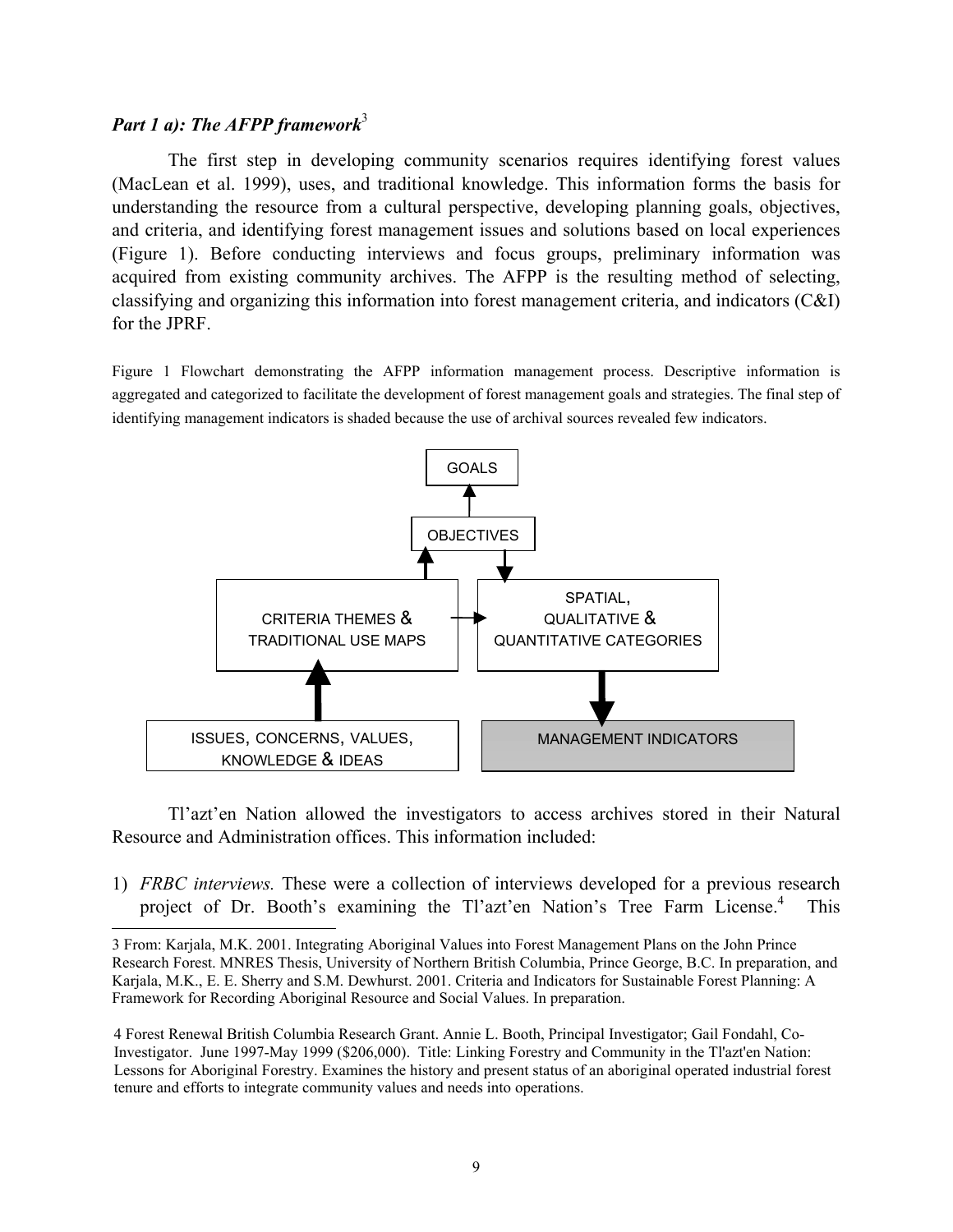represented an extensive body of data as a large number of interviews were conducted with elders, Band Council members, individuals who had participated in setting up the TFL, TFL employees and other interested community members. Semi-structured interviews focussed on people's understanding of the history of the TFL and community values and desires reflected in forestry operations. While the focus of this research was on TFL 42, questions were included regarding the JPRF, and this source provided extensive data on community values and perceptions regarding forests and resource management;

- 2) *Traditional use study (TUS) documents.* This information was collected over the last several years by the Tl'azt'en Nation. The TUS contains interviews with elders to record where activities were conducted within Tl'azt'en traditional territory. The information was documented in map and database form. The project team was fortunate to be allowed access to this data as it represents a rich source of information, and is generally closely guarded by First Nations;
- 3) *Elders interviews.* These included transcripts of individual interviews and focus groups with elders conducted between 1978 and 1995. Interview questions were not transcribed, but appeared to be semi-structured and open-ended. The subject matter generally involved Aboriginal life before 1950; and
- 4) *Secondary sources.* including reports and publications on local Aboriginal history, anthropology, and ethnobotany found in the Tl'azt'en natural resources library.

Using these documents, the content analysis was conducted in three stages:

# Stage 1: summarization

Each interview transcript was condensed into direct quotations and/or point form notes with a detailed description of the interview source (i.e., interviewer, interviewee, date, location of original copy etc.). Summaries were necessary because the archival sources were not directed specifically at identifying C&I. In the process of reviewing interviews; the investigators sought information that could be equated with possible management objectives and criteria. Three questions were used to guide the analysis:

- What is important to people in this community?
- What are their concerns?
- What ideas emerge as solutions to some of their resource and social problems?

The summarized information included subsistence resource uses and lifestyles; ecological and social change resulting from forest management; and recommendations or expectations for local forest, community and economic development. Traditional knowledge, including management practices, oral histories, legends, and ideologies were also included.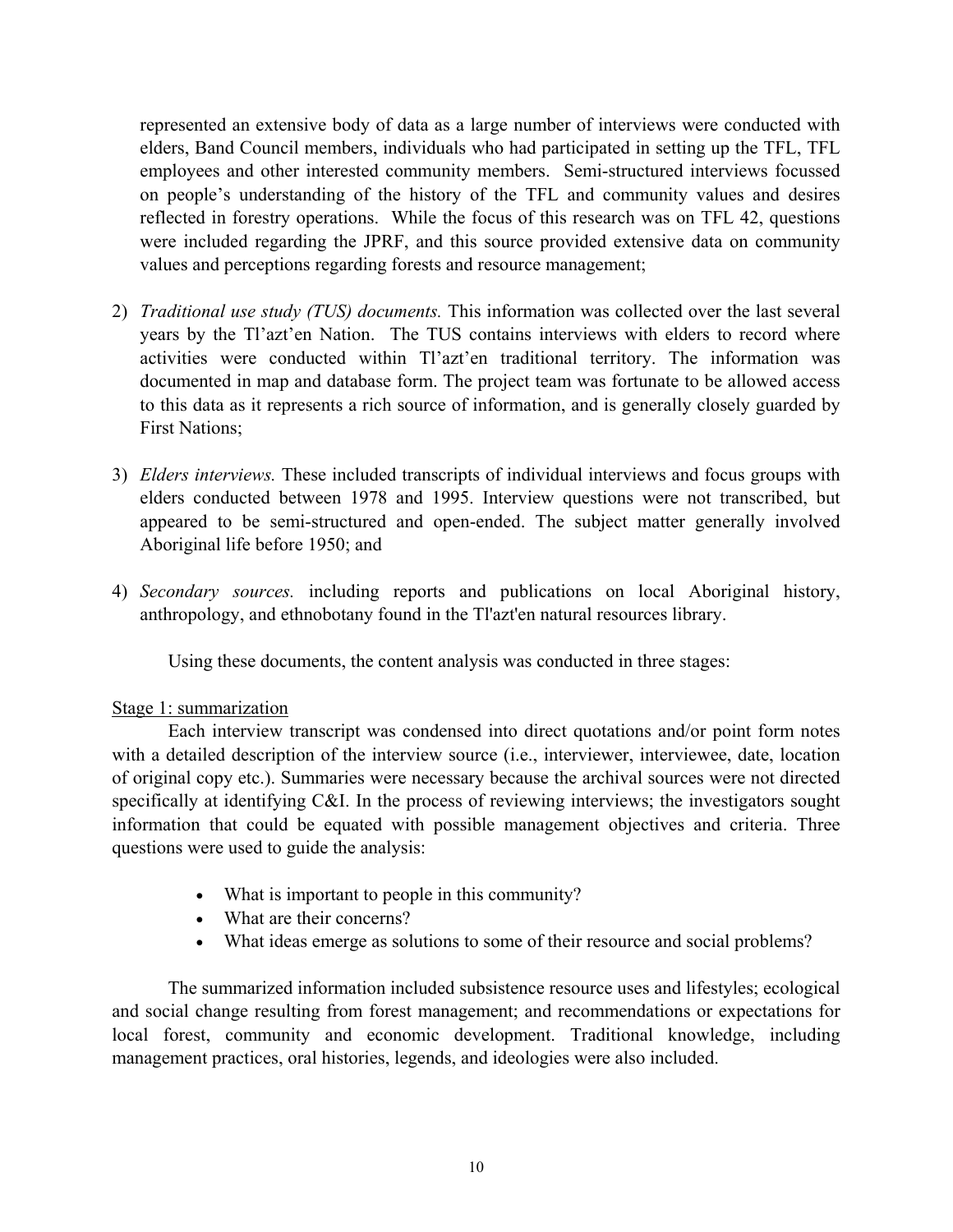At the end of each summary, the information was condensed further into a table according to criteria themes (e.g., economy, resource and environmental concerns) and more detailed sub-themes (e.g., bush economy, wildlife). For each sub-theme, a statement or description of the value, concern or priority expressed in the interview was included to provide context for the criterion.

#### Stage 2: compilation

For each archival source, interview summaries were complied into a table according to criteria themes, sub-themes and descriptions. Each entry was labeled with the interviewee's name and transcript number and entries with the same or similar descriptions were grouped together. This table provided a comprehensive list of local needs, issues and concerns; an indication of common values held within the community; and the different perspectives between cohorts within the community.

TUS map data was also assembled at this stage. This information provided the basis for developing location-specific objectives on the JPRF. Four map themes were generated on Mylar: wildlife, hunting and trapping areas; fishing sites; cultural, spiritual and archeological sites; and plant gathering areas.

#### Stage 3: categorization

To facilitate data management for the analysis, summary information was divided into three C&I categories: spatial, quantitative and qualitative. These categories represent potential approaches for addressing forest management concerns based on the particular feature of the planning system.

1) *Spatial:* Values associated with a static location were addressed by segmenting the landscape into emphasis areas, and developing appropriate forest management options for achieving particular resource objectives. Consequently, it was necessary to isolate criteria associated with a particular place or feature that could be addressed using spatial indicators. These values were addressed through zoning and buffering.

Zoning involves partitioning the landscape into units that are reserved for a particular purpose. Using the four TUS Mylar maps and maps showing topographic and hydrologic features on the JPRF, resource management zones (RMZs) were delineated based on a combination of traditional use and natural boundaries (e.g., contour lines, streams, etc.). Each zone was assigned a management emphasis based on information revealed in community interviews and the TUS database.

Buffers are areas that are designated to separate sensitive, location-specific values from potentially damaging activities. Spiritual and archeological sites and waterbodies such as streams, lakes, and wetlands that required protection from forest management activities were addressed with protective buffers.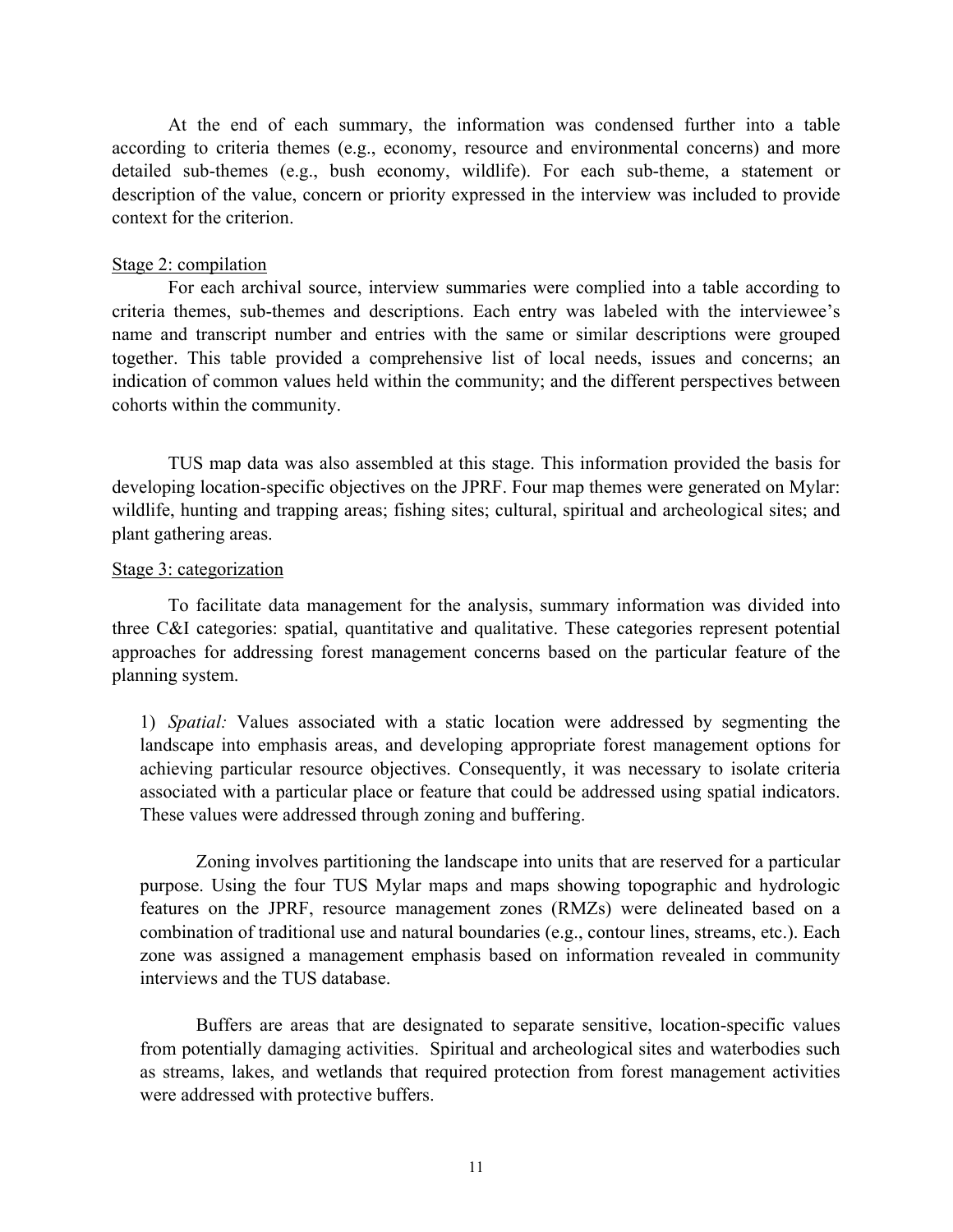Spatial C&I are an important aspect of assessing plan sustainability. For example the criterion concerning water quality would be indicated by the amount of area protected in riparian buffers. Criteria that require the conservation of subsistence and traditional education opportunities are evaluated based on the percentage of forest zoned with a traditional use emphasis such as hunting or plant gathering.

2) *Quantitative:* Quantitative C&I relate to biophysical forest conditions, practices or yields such as leading tree species and ageclass distributions, habitat types, silvicultural systems and harvest volumes. These can be used to monitor or set targets for particular values. A broad range of community criteria can be addressed through forest conditions including habitat for key wildlife and plant species; yields such as forestry-related employment and training opportunities; or practices such as the use of lower impact silvicultural systems.

3) *Qualitative:* Qualitative C&I include traditional worldviews, philosophies, ethics, beliefs and rules of proper conduct on the land. Assessing qualitative criteria relies on experiential knowledge that uses intuitive and observational skills to assess sustainability. Qualitative criteria can also be address through operational level policies and guidelines.

# Features of the AFPP approach

Archival sources proved to be an excellent approach to eliciting community information for the following reasons:

- Most of the major community criteria for sustainability (forest and community) were identified using archives. The archives provided a comprehensive list of community values relating to the forest resource and particularly the land base in question.
- Input from a large number of community members was attained with minimal time and cost to the community and to the research project.
- Important background information was provided, enhancing the investigators' knowledge, sensitivity, awareness, and appreciation for the Tl'azt'en people, their culture, history, and lifestyles, improving the researchers' ability to understand and articulate the community's primary concerns, needs, values and their underlying rationales.
- Identification of key community members for further interviews, knowledge gaps, and guidance for additional interview questions.
- The tabular format was easily understood, and transparent (i.e., it was obvious that the results were based on community information). Several SAT participants were able to immediately recognize key community values recorded from the archival sources.
- The framework facilitated the compilation and interpretation of the archival data, providing insights into similarities and differences among cohorts within the community.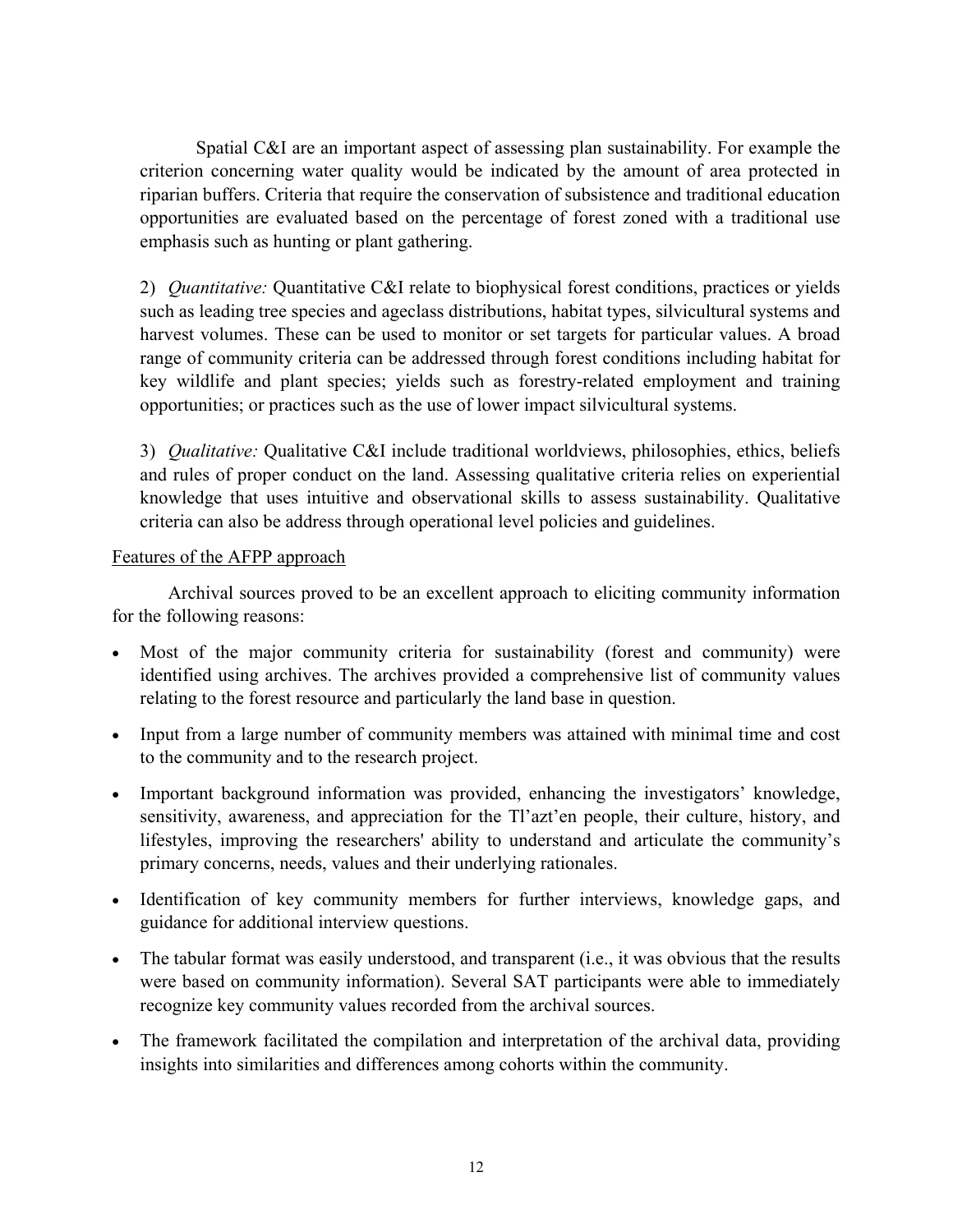• The process improved cross-cultural understanding of community needs, expectations and observations regarding forest management.

# Implications for management and research

The AFPP framework was designed to address two major issues in collaborative forest management: confidentiality and transparency. Typically, traditional knowledge is treated as sensitive information and is protected from exploitation. This creates barriers for developing forest management strategies that address the needs of Aboriginal communities. The use of forest management C&I might provide a format for codifying this information, with enough detail to develop landscape level strategies.

Transparency is a primary concern when developing any participatory planning process. Enabling participants to trace the outcomes of the planning process is particularly important when cultural information is being interpreted and re-organized from archival sources. Openness enhances social capital between the community and decision-makers by building relationships based on trust.

AFPP is not a tool for researchers and non-Aboriginal decision-makers to gain access to community archives. The co-management circumstances under which this framework was developed is unique. Ideally, Aboriginal communities should develop the capacity to adopt or develop their own method of communicating their knowledge, uses and values, if they so choose. The AFPP provides a starting point for doing so.

# *Part 1 b): Interview Methodologies*

Additional interviews and focus groups were conducted explicitly on the JPRF. This allowed the project team to validate the results of the AFPP analysis and afforded an opportunity to solicit additional information.

Interviews were conducted with JPRF keyoh-holders, the SAT members, elders, young people, and other interested community members. A focus group was held with young men aged 17-25, and a second focus group was held with young women in a similar age group. This was done to ensure this age group's perceptions were explicitly identified and incorporated. A series of focus groups were also held with community elders, allowing different elders to attend as they could, and providing them with an opportunity for reflection before returning to again participate. Furthermore, elders need repeated opportunities to fully tell their stories and perceptions. Additional interviews were conducted with community members including those interested in forestry issues, recreational and tourism development opportunities, and others who expressed an interest in the JPRF.

A key aspect of these interviews and focus groups were the use of a map to allow participants to correlate information on what and where traditional activities take/took place on the research forest specifically. This technique was adapted by our Tl'azt'en collaborators from the methodologies used for the Tl'azt'en traditional use study. People sketched out activity locations and areas of concern allowing us to collect data on general values verbally, and to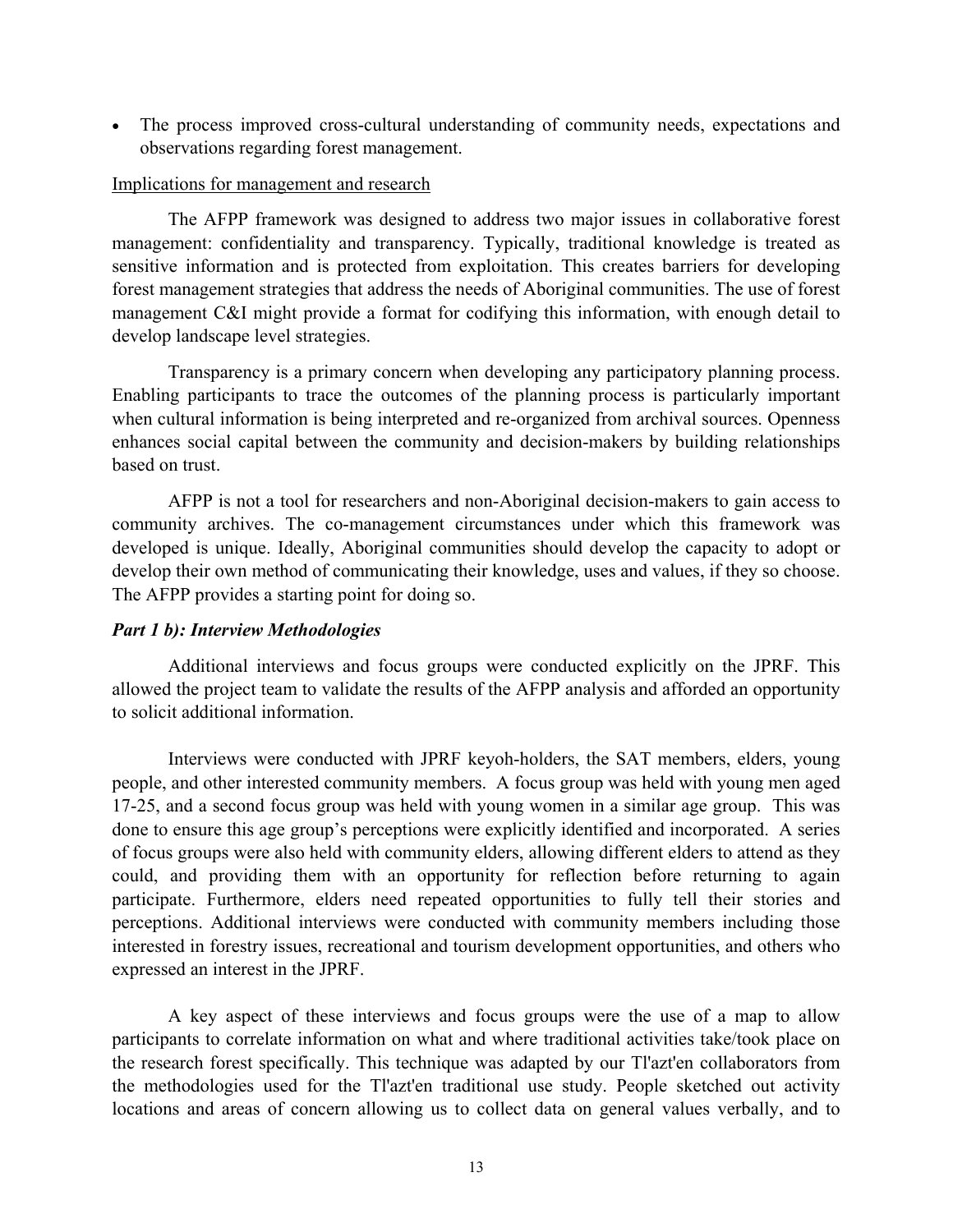identify specific locations of concern within the JPRF boundaries. Information collected on uses included the gathering of medicinal and sacred plants, hunting and fishing locations, wildlife habitat, traplines, berry picking areas, sacred sites, archaeological sites, traditional use sites, and potential recreational sites.

This information was transcribed and the transcriptions underwent content analysis using the AFPP framework. The maps were also collated and the information incorporated into the landscape-zoning scheme.

# *Implications for Management and Research*

Ultimately, we found that the information requirements of the model's input data (i.e., MYT and map files) necessitated a combination of interview techniques. Both the map-interview approach and the open-ended questioning approach had features that addressed these specific information needs.

The map-interview technique was extremely effective for identifying spatial criteria. Acquiring good spatial information required conducting these interviews carefully. The following are suggestions for successfully carrying out this approach:

- Maps should be of a consistent scale for every interview;
- If mylars are used, record the map scale on the mylar;
- Clearly mark the values on the map, and digitise the information into a GIS while the interview is still "fresh";
- For transcripts, be sure to verbally describe the locations of values using names of known features.

Despite its strengths, this method was not effective for identifying quantitative and qualitative criteria, as the map distracted the interviewee away from expressing general forest values and traditional knowledge.

Open-ended questioning provided the most valuable information for quantitative and qualitative criteria. Permitting participants, particularly elders, to express their views through stories, oral histories, personal experiences and traditional knowledge resulted in a comprehensive and profound description of Tl'azt'en values.

Neither interview approach allowed the research team to adequately identify quantitative indicators (Figure 1). Two field excursions with elders demonstrated that the participants could better express these types of detailed aspects of their knowledge through example. Although we did not have the opportunity pursue this avenue, the field excursion approach should be further explored and documented in future projects. Studies on ethnobotany, traditional wildlife management etc., would also provide valuable sources for identifying community-defined indicators and would contribute to documenting traditional knowledge beyond historical land use.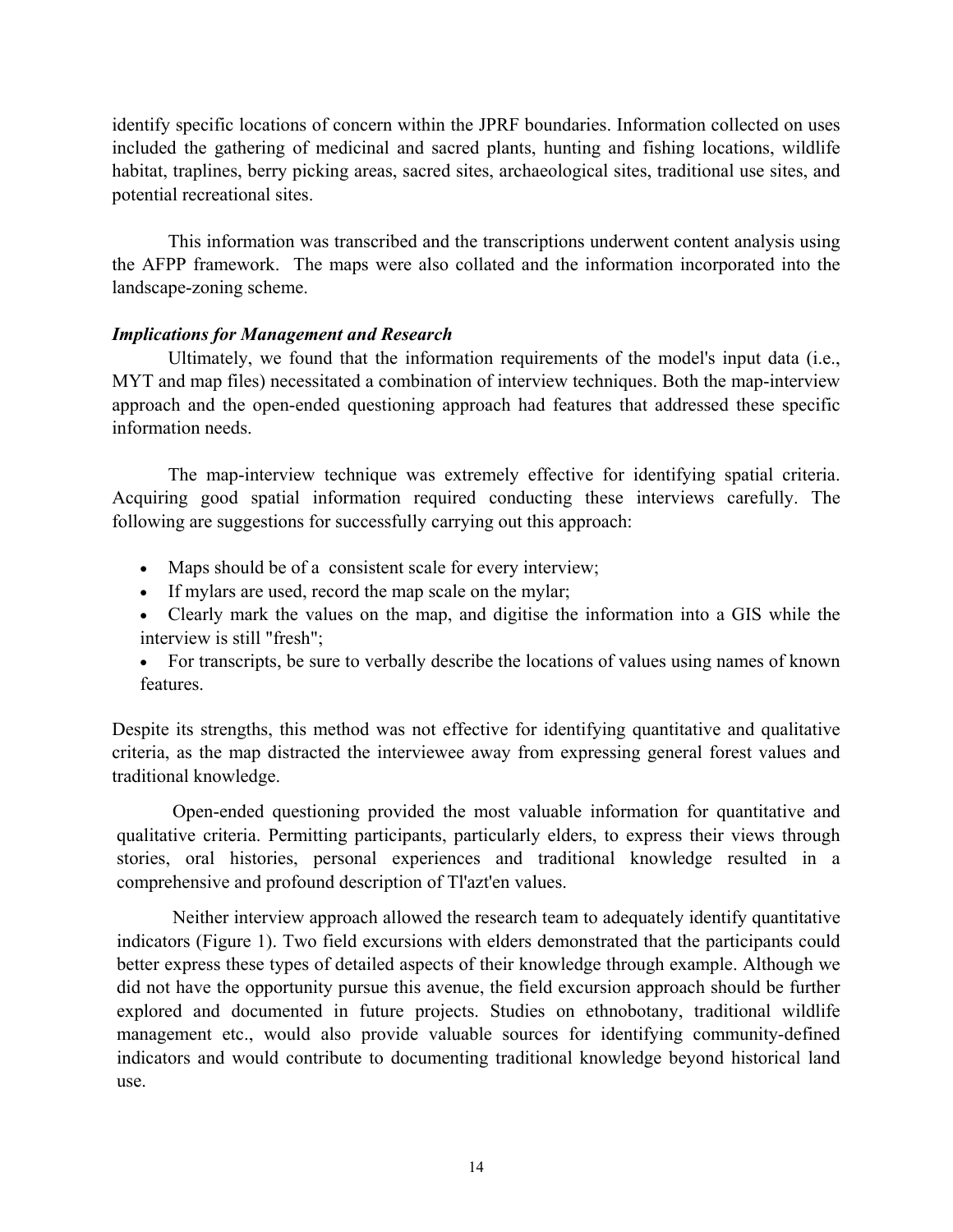# *Part 2: A Tl'azt'en Perspective on SFM*[5](#page-19-0)

Using the AFPP framework, Tl'azt'en values were grouped into four criteria themes and eighteen sub-themes. Shown in Table 1, these criteria outline the spectrum of values, areas of concerns, ideologies and priorities that Tl'azt'en community members associate with the forest.

| Criteria themes             | Criteria sub-themes                 |
|-----------------------------|-------------------------------------|
| Human Factors<br>$1_{-}$    | 1.1 Education                       |
|                             | 1.2 Community                       |
|                             | 1.3 Employment                      |
| Economics<br>$\overline{2}$ | 2.1 Economic development            |
|                             | 2.2 Bush Economy                    |
| 3.<br>Land Management       | 3.1 Current Approach                |
|                             | 3.1 Alternative Approach            |
|                             | 3.3 Traditional Approach/Philosophy |
|                             | 3.4 Legacy                          |
|                             | 3.5 Knowledge/Research              |
|                             | 3.6 Communication                   |
| Resource/Environmental<br>4 | 4.1 Wildlife                        |
| Concerns                    | 4.2 Fish                            |
|                             | 4.3 Trees & Plants                  |
|                             | 4.4 Access                          |
|                             | 4.5 Water Quality                   |
|                             | 4.6 Forest Health                   |
|                             | 4.7 Climate                         |

Table 1. Tl'azt'en criteria for SFM

#### Landscape zoning

 $\overline{a}$ 

Many of the criteria listed above can be associated with place values on the JPRF landscape. Human places and natural features such as hunting areas, spiritual or recreational sites, and wetlands can be identified, delineated and appropriate treatments applied to realize objectives associated with both human and ecological uses, functions and values. JPRF was divided into resource management zones (RMZs) that represent Tl'azt'en traditional, cultural, historical and economic forest values. The Tl'azt'en RMZ scheme results in a considerable amount of the forest being excluded from timber harvesting, as protecting ecologically and culturally sensitive areas is an important issue for the Tl'azt'en community.

<span id="page-19-0"></span><sup>5</sup> From: Karjala, M.K. 2001. Integrating Aboriginal Values into Forest Management Plans on the John Prince Research Forest. MNRES Thesis, University of Northern British Columbia, Prince George, B.C. In preparation, and Karjala, M.K. and S.M. Dewhurst. 2001. Exploring Aboriginal Forestry in Central Interior British Columbia. In preparation.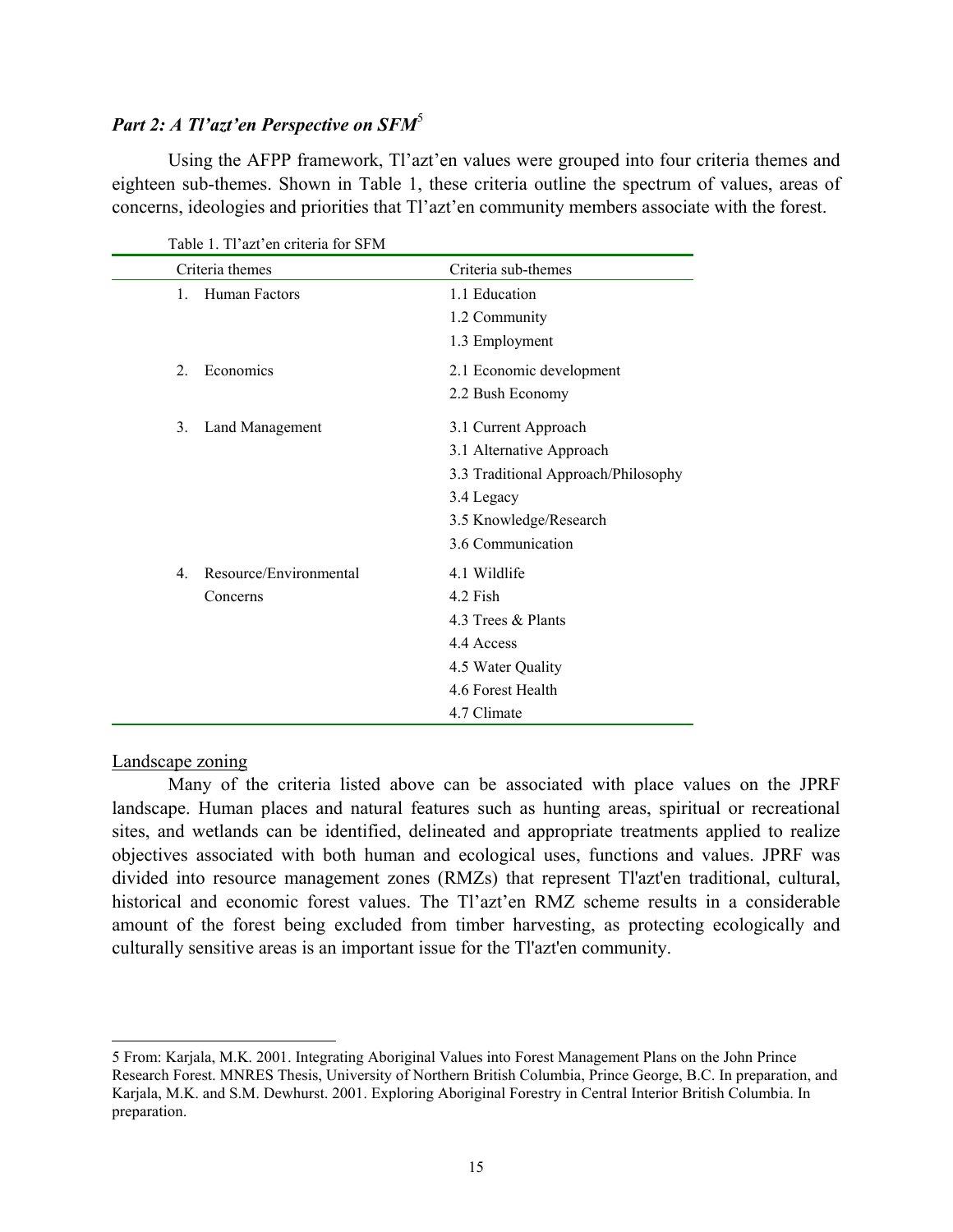# Scenarios

In addition to the RMZs, sufficient protection of riparian areas must also be addressed across the landscape. Although Tl'azt'en elders acknowledge that the current provincial riparian management standards are an improvement over past practices, many would like to increase the protective "buffer" on streams, lakes, swamps and cultural sites. Our analysis revealed a range of suggestions on how wide these buffer areas should be. Field excursions with elders to various sites revealed that appropriate buffer size is dependent on site-specific factors such as terrain features, and the type and distribution of plants. Given this variability, and lacking information on such specific stream characteristics on the JPRF, the SAT suggested that scenarios based on generalized riparian management options would assist the community in understanding their effect on other values. The SAT also indicated that an additional scenario based on provincial standards would provide an interesting contrast to the community scenarios. In total, five scenarios were developed (Figure 3):

- 1) Forest Practices Code of B.C. scenario;
- 2) Minimum Protection community scenario;
- 3) Moderate Protection scenario;
- 4) Enhanced Moderate Protection scenario; and
- 5) Maximum Protection community scenario.

# Features of community-defined criteria

Landscape-level criteria need to have a social and ecological context in order to provide adequate information to implement SFM. Criteria take on a different meaning when they are used to describe community perspectives on SFM. If criteria represent a set of values that define the essential elements for good forest stewardship, then implementing those criteria on a particular land base requires a deep understanding of what those values are, why they are relevant and where they are impacted.

Generating the Tl'azt'en criteria using a bottom-up approach has revealed the following features:

- Locally relevant terminology is used. Values are discussed in the context of specific wildlife, fish and plant species, place-specific issues, first-hand observations, economics, human resources, industries, and history.
- The nature of the relationships between local values becomes apparent. Understanding criteria interdependencies provides an intuitive sense of complementary and conflicting values and the possible impacts of decisions on the community.

• Anecdotal information can reveal unique interpretations of the environmental impacts of forestry.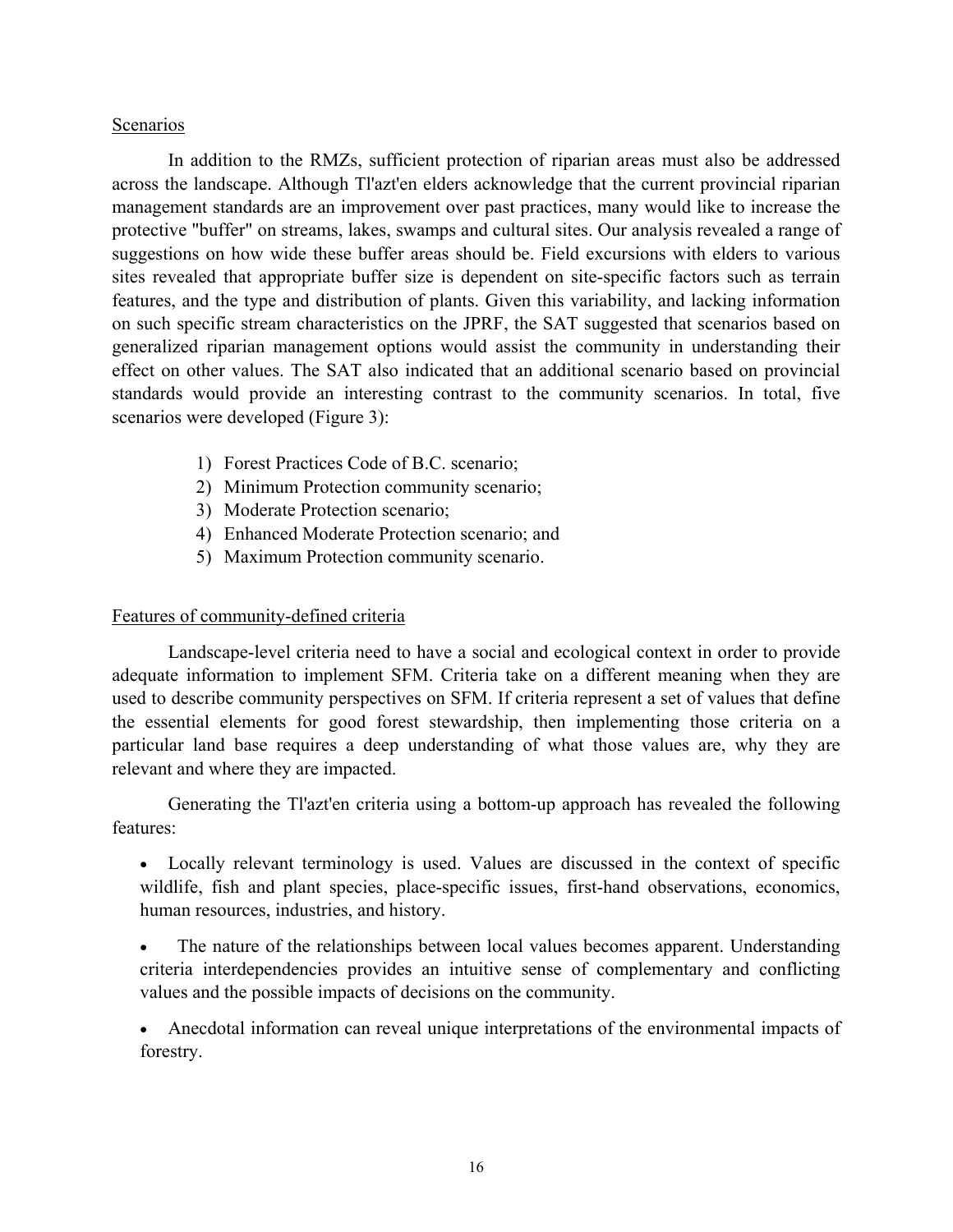- Local information can provide ideas for mitigating values, conflicts and environmental concerns arising from forest management, and prioritizing management objectives based on local needs.
- The exercise can build relationships between managers and land-users, creating a conduit for bottom-up monitoring and reporting on sustainability indicators.
- Local expertise is valuable for identifying threshold (desirable or acceptable amounts of an indicator) levels for sustainability criteria.

# Implications for management and research

 $\overline{a}$ 

These features can help managers and decision-makers to implement strategies that address the needs and aspirations of local forest-dependent communities; balance the economic, ecological and social components of SFM; and remain accountable to higher-level SFM initiatives.

Locally defined criteria could form a baseline for comparing cross-cultural perspectives using the scenario planning approach. Further research that identifies local non-Aboriginal criteria may provide some insight into reconciling Western and Aboriginal forest values.

# *Part 3: Forest Planning Models as Cross-Cultural Tools*[6](#page-21-0)

Decision support tools are built to promote learning and understanding about complex problems and the relationship between the variables involved. Conventionally, these tools are designed for technically trained, professional end-users such as planners and forest managers. Moreover, these tools are designed with a culturally specific perspective on how to describe forest features, attributes and characteristics.

With increasing emphasis on engaging local expertise for developing sustainable forest management strategies at the landscape level, modelers play an important role in bridging the technical/non-technical gap by considering a broader spectrum of end-users. Decision support tools in natural resource management are rarely designed to engage the layperson in determining the scope of possibilities in planning processes. It is usually left to the professionals to develop, analyze and present management options based on their own biases. This approach may place resource-dependent communities, particularly Aboriginal communities, at a disadvantage.

Forest ecosystem sustainability is commonly expressed in terms of landscape level indicators such as habitat classifications, seral stage, and leading species. These measures are based on Western, scientific approaches to resource management. In order to cross cultural boundaries, it is necessary to search for culturally appropriate ways of communicating local Aboriginal values.

<span id="page-21-0"></span><sup>6</sup> Karjala, M.K. 2001. Integrating Aboriginal Values into Forest Management Plans on the John Prince Research Forest. MNRES Thesis, University of Northern British Columbia, Prince George, B.C. In preparation, and Karjala, M.K. and S.M. Dewhurst. 2001. A Vision for the Future: Using an analytical tool to represent Aboriginal forest indicators in strategic-level plans. In preparation.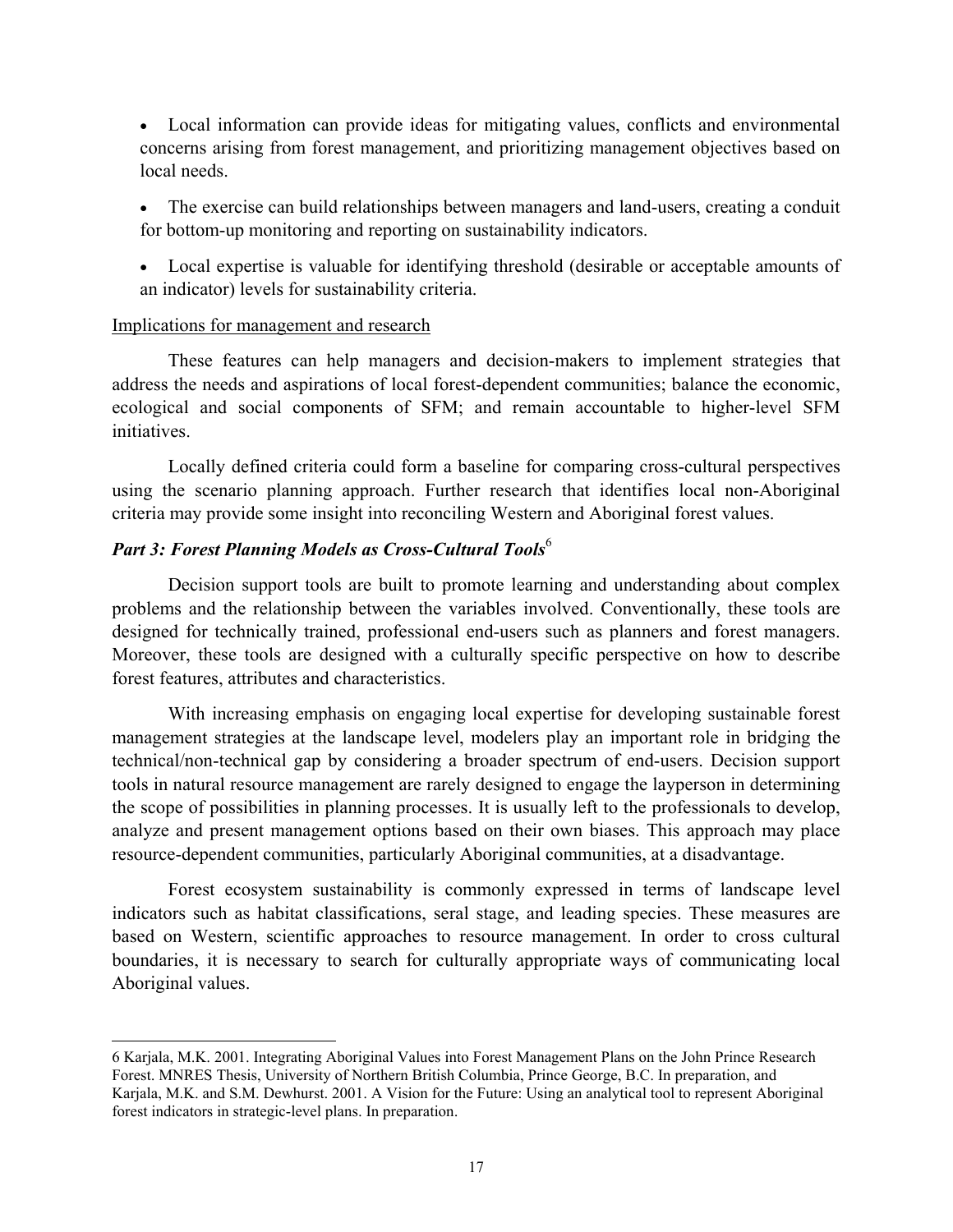In this study, a coarse-filter approach was use to represent traditionally important wildlife and plant habitat, and to demonstrate tradeoffs between ecological and economic values. Indicators were selected for these criteria using ecological guidebooks and other secondary sources for the region. By incorporating these locally relevant indicators into MYT files, the Lurch system can be used to interface Aboriginal perspectives of the forest with conventional descriptions of ecosystem characteristics by tracking both traditional and conventional types of forest values.

#### Implications for management and research

Placing tools such as Lurch, with the appropriate design features, in the hands of Aboriginal communities could improve community participation in decision-making. The model has the characteristics to provide a "safe " venue for integrating sensitive traditional values and expressing them in Western terms, without compromising confidentiality.

# **Project Theme 3: Development and Assessment of Local-Level Criteria and Indicators of Historical Forest Conditions**

An aspect of forest management that is of particular interest to the Tl'azt'en community is the issue of ecological restoration. Their concern stemmed from pressing issues in the community related to changes in the environment, linked in their minds to industrial exploitation of natural resources, specifically forestry and mining. The Tl'azt'en requested us to determine the positive and negative impacts of restoring the forest to a more natural state, akin to the historical (pre-industrial activity) state. The next phase of the project was initiated to address this concern

The JPRF is in many ways representative of managed forests within British Columbia, characterized by a complex land use and forest management history. Restoring natural forest conditions may enhance wildlife and biodiversity values, as well as aboriginal cultural and subsistence values on the research forest. The purpose of this report is to summarize the progress made on this theme of the project.[7](#page-22-0)

#### *Part 1: Reference Information*

 $\overline{a}$ 

Reference conditions is the range of natural variability in ecosystems (structures and processes) reflecting the dynamic interactions between biotic and abiotic conditions and disturbance patterns (Morgan et al. 1994). Land-use history and recent management influence vegetative patterns, and therefore reference conditions, in forested ecosystems. Ecological change is natural in all systems, however changes resulting from resource use in recent decades may be beyond natural rates of change (Covington et al. 1994). Prior to European settlement, Aboriginals used, manipulated and impacted resources and landscapes (Notzke 1994). Over the last 100 years, however, larger scale commercial development of natural resources has lead to significant changes in British Columbia's forests. Commercial timber harvesting and fire

<span id="page-22-0"></span><sup>7</sup> MacGregor, M.M. 2001. Defining Reference Conditions for Ecological Restoration on the John Prince Research Forest. MSc Thesis, University of Northern British Columbia, Prince George, B.C. In preparation.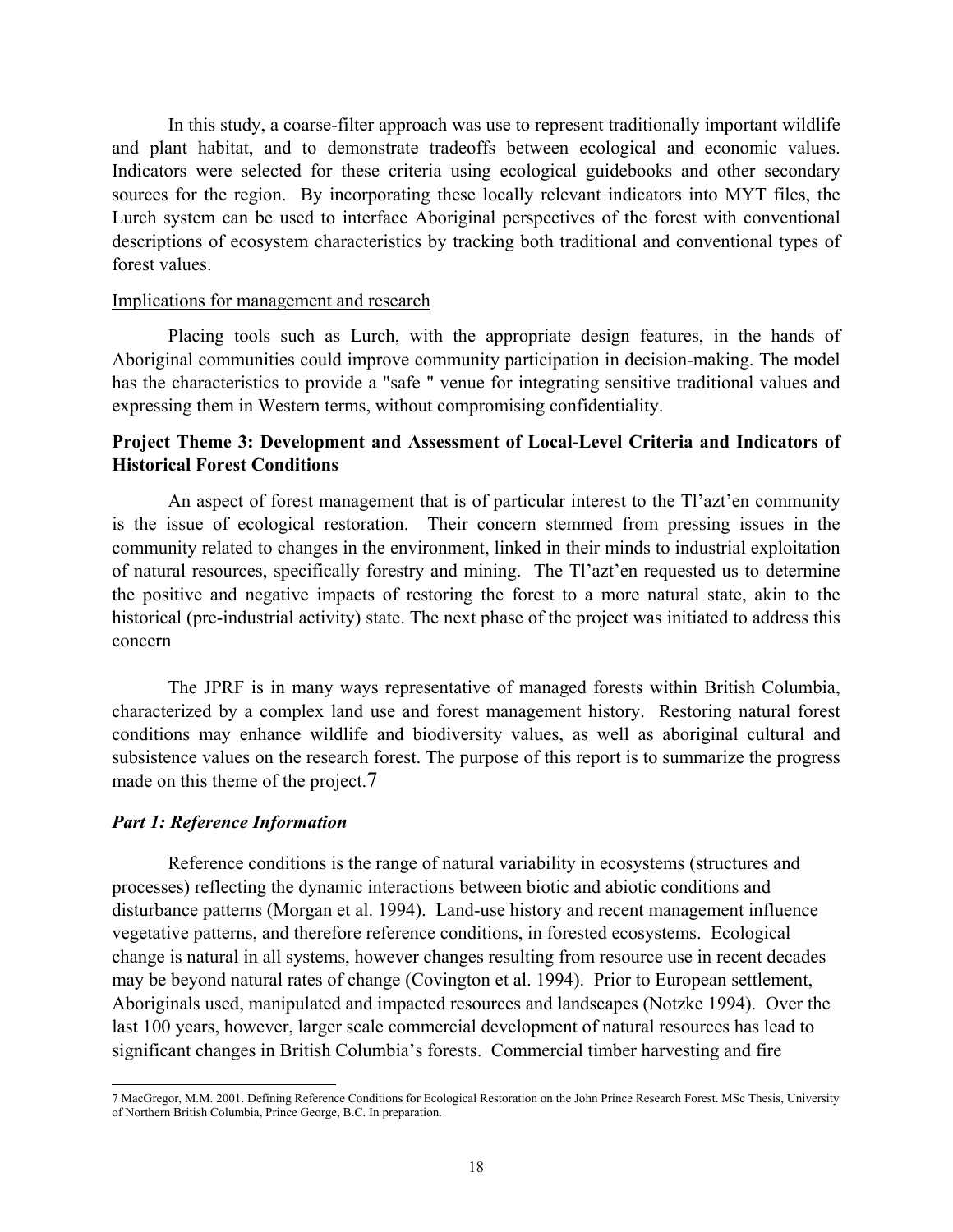suppression has altered the structure and composition of many of British Columbia's forest, and the records of these changes are important for characterizing and/or reconstructing historical forest conditions. Ecosystems which existed prior to this rapid change may be more representative of natural range of variability that those which exist today.

#### Step I: Archival Information<sup>8</sup>

The initial phase of this project involved uncovering ecologically relevant historical information to support ecological restoration on the JPRF. Networks were established with various organizations where historical forestry information might be located. Some of these organizations included: BC Archives, Royal BC Museum, BC Forest Service, BC Ministry of Forests, local museums and archives, community libraries, experiential knowledge holders, Tl'azt'en Nation Natural Resources Office, etc. The following is a brief outline of the sources of information uncovered during this process.

#### 1. Historical Aerial Photography (1947)

Following World War II, most of the province of British Columbia was flown and aerial photographs were taken during this time. We retrieved 1947 aerial photographs of the JPRF. Some harvesting activity is apparent in the photographs, however there remain extensive tracts of undisturbed forest which current conditions may be compared with.

It is possible to combine historical aerial photography with current technology to create a database from information in the aerial photographs. The photographs can be digitized and the database created from the digital photos will be statistically compared will be made between the historical database and the most recent forest cover data using ArcView 3.x and SYSTAT. The goal of this portion of the study is to provide quantitative evidence of change in forest tree species and composition as a result of past management practices at a landscape level[.9](#page-23-1)

#### 2. Oral Histories and Interview Transcripts

 $\overline{a}$ 

Numerous individuals were located who hold experiential knowledge regarding forestry practices and forest ecology of the research forest from 1940 to 1970. As many sources of archival information focus solely on merchantable timber resources, the spoken word acts as an invaluable supplemental source of information.

Oral sources provide information on non-merchantable plant species ecology and distribution, provide a link to other sources of information, and provide guidance in respect to accuracy of conclusions made from historical documents and photographs. It is recommended that a wide range of views be represented, including traditional land users, forest workers, and residents.

<span id="page-23-0"></span><sup>8</sup> MacGregor, M.M. 2001. Defining Reference Conditions for Ecological Restoration on the John Prince Research Forest. MSc Thesis, University of Northern British Columbia, Prince George, B.C. In preparation, and MacGregor, M.M. and S.M. Dewhurst 2001. Criteria and Indicators of Sustainable Forest Management Based on Historical Information. In Preparation.

<span id="page-23-1"></span><sup>9</sup> MacGregor, M.M. 2001. Defining Reference Conditions for Ecological Restoration on the John Prince Research Forest. MSc Thesis, University of Northern British Columbia, Prince George, B.C. In preparation, and MacGregor, M.M. and Dewhurst, S.M. Using historical aerial photography and GIS to detect landscape-level changes in forest conditions resulting from land management. In preparation.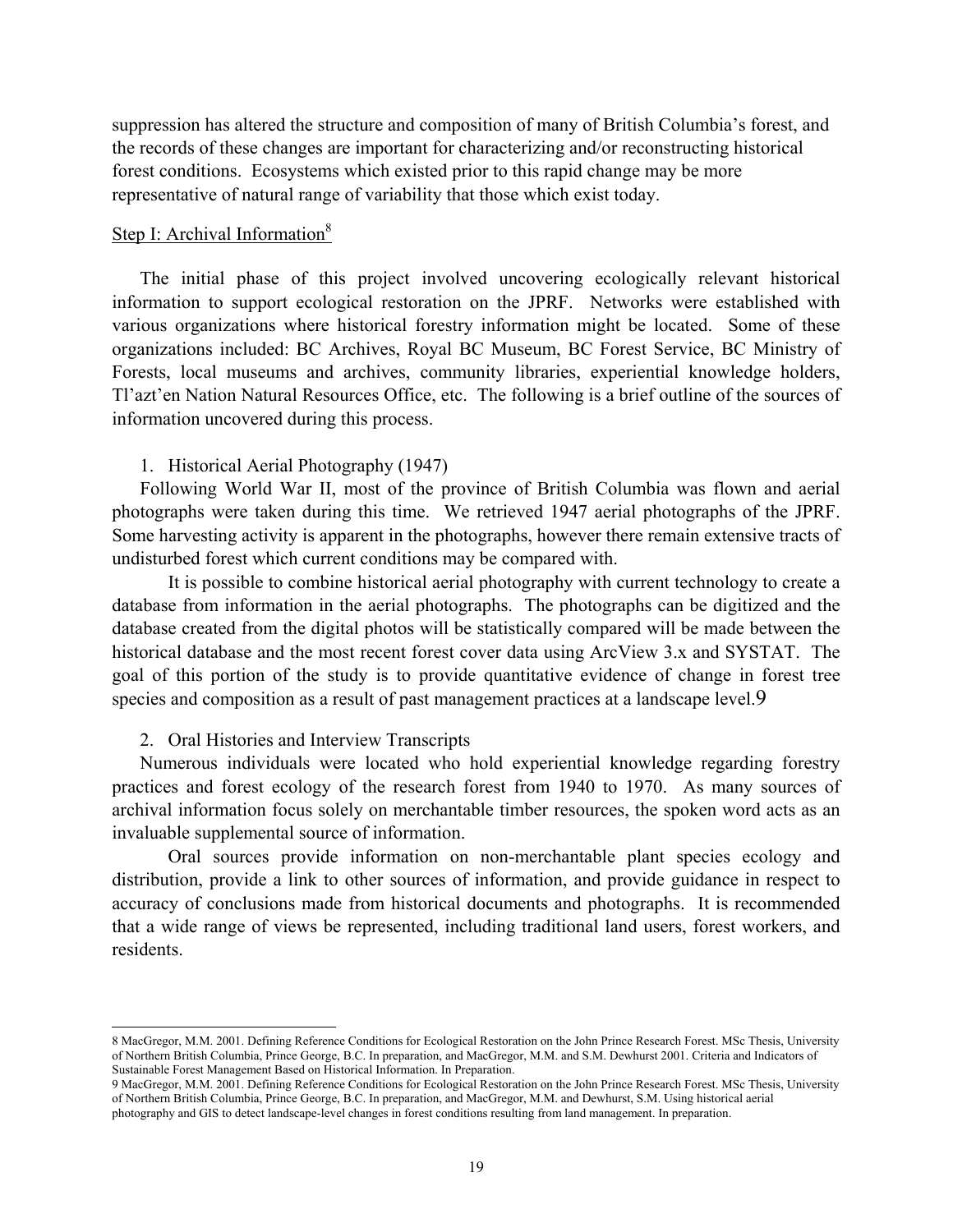## 3. Timber Sale Files (government records and associated maps)

Commercial forest harvesting began in the research forest in 1940. Records of forest management activities from 1940 to 1960 for the JPRF have been recovered, which give information on harvesting practices, processing facilities, biotic and abiotic site information, licensees, etc. The files were cataloged chronologically and summarized to include ownership, harvesting practices, size of area, ecologically relevant information, etc.

#### 4. Company Documents

A variety of documents created by companies harvesting in the area in the past have been located. These records give a more site-specific description of forest resources and other noncommercial resources, waste surveys, natural disturbance (fire and insect) history, maps, photographs and other relevant information.

# Step II: Contemporary Data

Contemporary sources of data are used to compare data from the past to better understand changes and trends in management patters across the landscape. Several sources of contemporary data were used for analysis in this project. These sources are outlined as follows:

# 1. Forest Cover Data

The John Prince Research Forest is crown land, and as such forest inventory data, TRIM data, and forest development plans exist for the area.

# 2. Unmanaged tracts of forest land

Douglas-fir (*Pseudotsuga heterophylla*) is a culturally important tree species for Tl'azt'en Nation, and is at the northern extent of its ecological range in the research forest. Harvesting activities in the past focused on Douglas-fir as one of the merchantable tree species and therefore there is a difficulty finding representative tracts of undisturbed Douglas-fir forests in the JPRF. Several areas of old-growth Douglas-fir have been selected, however, and fieldwork commenced in the spring of 2001 to obtain contemporary reference information on unharvested areas of land which have a Douglas-fir dominated overstory.

# *Part II: Land Use History and Management Implications*

The second portion of this theme was to create a land use history for the JPRF using archival information, and to develop local-level C&I of historical conditions based on the reference information collected in Part I.

#### Land Use History

A land use history was created for the JPRF using historical sources (land surveys, other documents, cruise reports, government documents, interviews and oral histories, aerial photographs, and published manuscripts). British Columbia Forest Service Timber Sale Files (government documents and associated maps) were examined to determine ownership patterns on the JPRF. Timber sale areas and licensees were recorded for each region where timber sale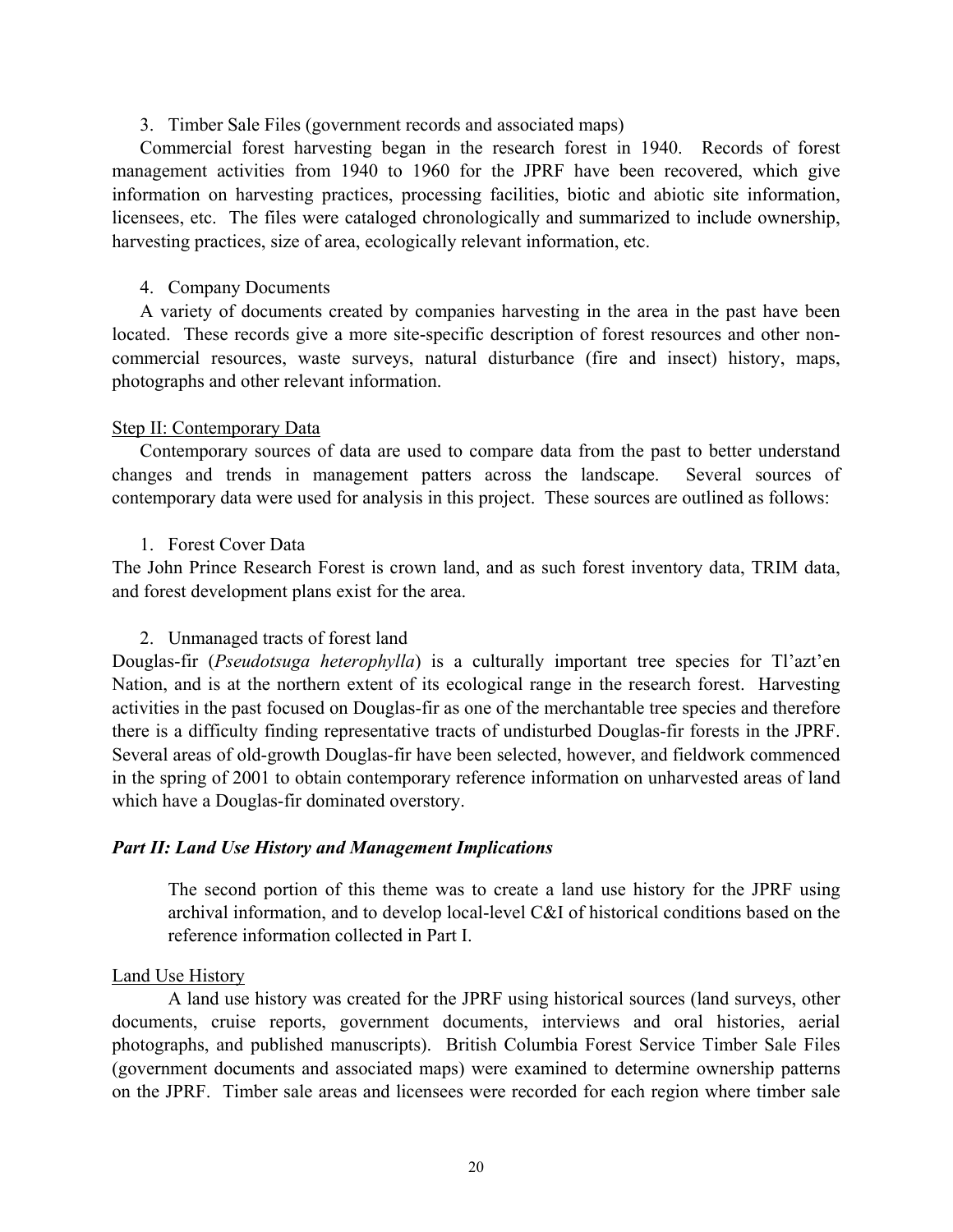files were available. Where available, company documents were also examined for information. Additional information on ownership was determined by reviewing interview transcripts, conducting interviews and miscellaneous correspondence. Individuals holding experiential knowledge regarding land use practices on the JPRF were asked to review the land use history to ensure accuracy.

# Criteria and Indicators

A broad set of C&I were developed to support ecological restoration on the JPRF based on historical and contemporary reference information. These indicators are of sufficient resolution to be used with the Lurch system to create an ecological restoration management scenario. Preliminary indicators include species composition, density, diameter, age, ecological associations with other vegetation, fragmentation and development (roads), and patch size distribution.

# *Ecological Restoration Management Scenario*

It has been demonstrated through extensive research into historical sources of information that past harvesting and other management activities have altered the nature of the JPRF. Indicators developed from historical sources will be used to support an ecological restoration scenario for the JPRF using an adaptive, hierarchical and spatially explicit suite of models designed to support scenario planning. Impacts of a forest restoration plan on other indicators of Sustainable Forest Management will be determined using a multiple accounts analysis. The results of this scenario exercise will be presented to Tl'azt'en Nation upon completion for community feedback.<sup>[10](#page-25-0)</sup>

# **Project Theme 4: Evaluation of the Planning System and Process**

# *Community Extension and Feedback*

Preliminary results from the community interviews, focus groups, analysis, and SAT meetings were made available to the broader Tl'az'ten community for feedback. Three approaches were used to elicit these responses.

# 1) Community displays

The first approach involved displaying results within in the community. For several months, preliminary maps showing the five riparian buffering scenarios on the JPRF were displayed in Tl'azt'en office lobbies, and comments were informally collected from individuals reviewing the maps. Reports from our Tl'azt'en associates indicated that these maps were considered to be clear, logical and of interest to community members.

# 2) Community presentations

The second approach was a simple survey distributed at formal presentation to community members by senior level undergraduate majors in Natural Resource Management.

<span id="page-25-0"></span> $\overline{a}$ 10 MacGregor, M.M. 2001. Defining Reference Conditions for Ecological Restoration on the John Prince Research Forest. MSc Thesis, University of Northern British Columbia, Prince George, B.C. In preparation.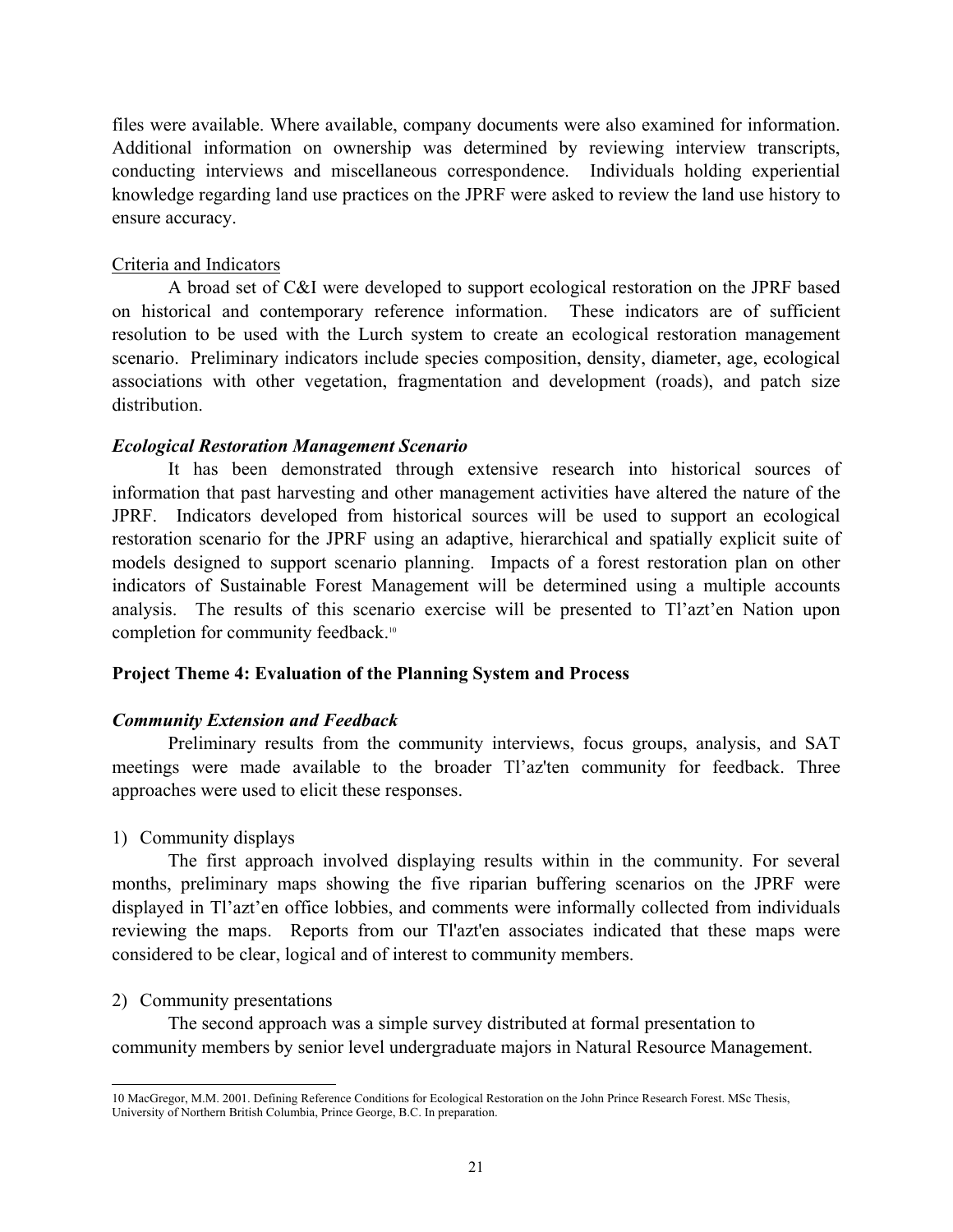NREM 400 (Resource Planning) is a 4-credit 4<sup>th</sup> year lab course for majors in the forestry, fisheries, wildlife, and resource recreation degree programs. Neither the Echo nor Lurch software were utilized by the students in the 2001 offering of NREM 400, due to technical support issues and the lack of the Operational planning model. Instead, a "sharp pencil", multiple accounts analysis approach was used by the students to produce 12 management scenarios for the JPRF. Four of these were selected for presentation at the public meeting: Wildlife and fish emphasis, Biological diversity, Forest certification, and Research. The public presentation of "Scenario Planning: Options for the John Prince Research Forest" was held in Fort St. James on March 24, 2001. Approximately 40 community members attended, almost 2/3 of whom were from Tl'azt'en Nation. This was a very good turnout, considering that many of the attendees had to travel at least 45 minutes to reach the meeting location.

This meeting provided an excellent opportunity for the investigators to gauge the interest and ability of the community in understanding C&I and scenario planning. The following anonymous questionnaire was provided to members of the audience at the Fort St. James presentation:

If you could answer the following questions, it would help us assess if this work has helped the community better understand and participate in the management of the John Prince Research Forest.

1. Do you think that the scenario planning approach demonstrated this evening was helpful to you in better understanding management issues and options for the JPRF?

#### YES NO

2. Do you think that scenario planning could help communities better participate in land management decision-making if it were applied more widely?

#### YES NO

3. Did the scenario planning approach help you to better understand the different perspectives on how the JPRF could/should be managed?

YES NO

4. Was the use of Criteria and Indicators helpful to you in better understanding the management issues and options?

#### YES NO

5. Do you feel that the scenario planning approach increased your awareness of what constitutes "sustainable forest management"?

#### YES NO

6. Do you feel as though the scenario planning presentation made you more knowledgeable about the forest, and the range of resource values it provides?

YES NO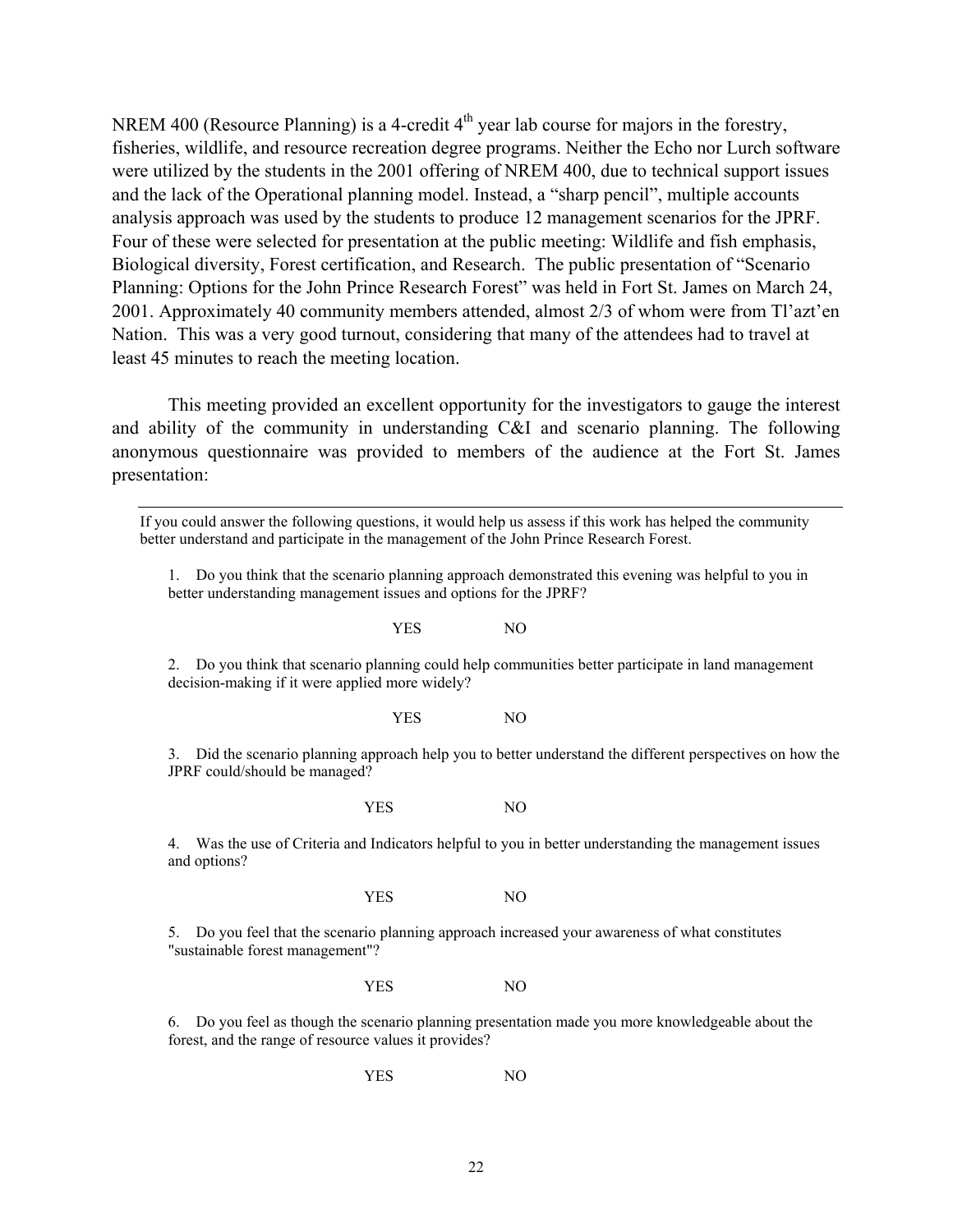7. Do you feel that your interests and values were addressed in the scenarios you saw tonight?

YES NO

Figure 2. Results of the questionnaire survey distributed at the NREM 400, community presentation in Fort St. James.



While the community members were openly supportive of the students' efforts, and provided positive responses to the survey taken at the end of the presentation (Figure 2), several observations were made. First, the terminology used by the students was a definite communication barrier given the level of understanding of many Tl'azt'en members present. Language that is commonly used in academic and professional circles for describing features of SFM and integrated resource management was used, and consequently, it appeared members of the community seemed to find the scenarios very difficult to follow. Members of the audience commented to some investigators after the presentation that "all of the scenarios looked the same to us". Tl'azt'en members, however, did appear to relate well to the scenario emphasizing wildlife issues, and in fact inspired one audience member to share his personal experiences with forest management and moose habitat. This feedback was essential in structuring how we presented our final research results to the community.

3) Small community focus groups

The third source of community feedback was two small focus groups of SAT members conducted in May and June, 2001.

The first meeting, on May 31, was intentionally non-technical. Key C&I identified from the analyses were presented to the SAT using maps, quotes from community interviews, and appropriate language. Concepts relating to the forest planning model, such as visual representation of indicators and trade-off analysis, and balancing forest values were introduced. This presentation initiated an extensive and enthusiastic discussion of diverse resource management issues with all participants.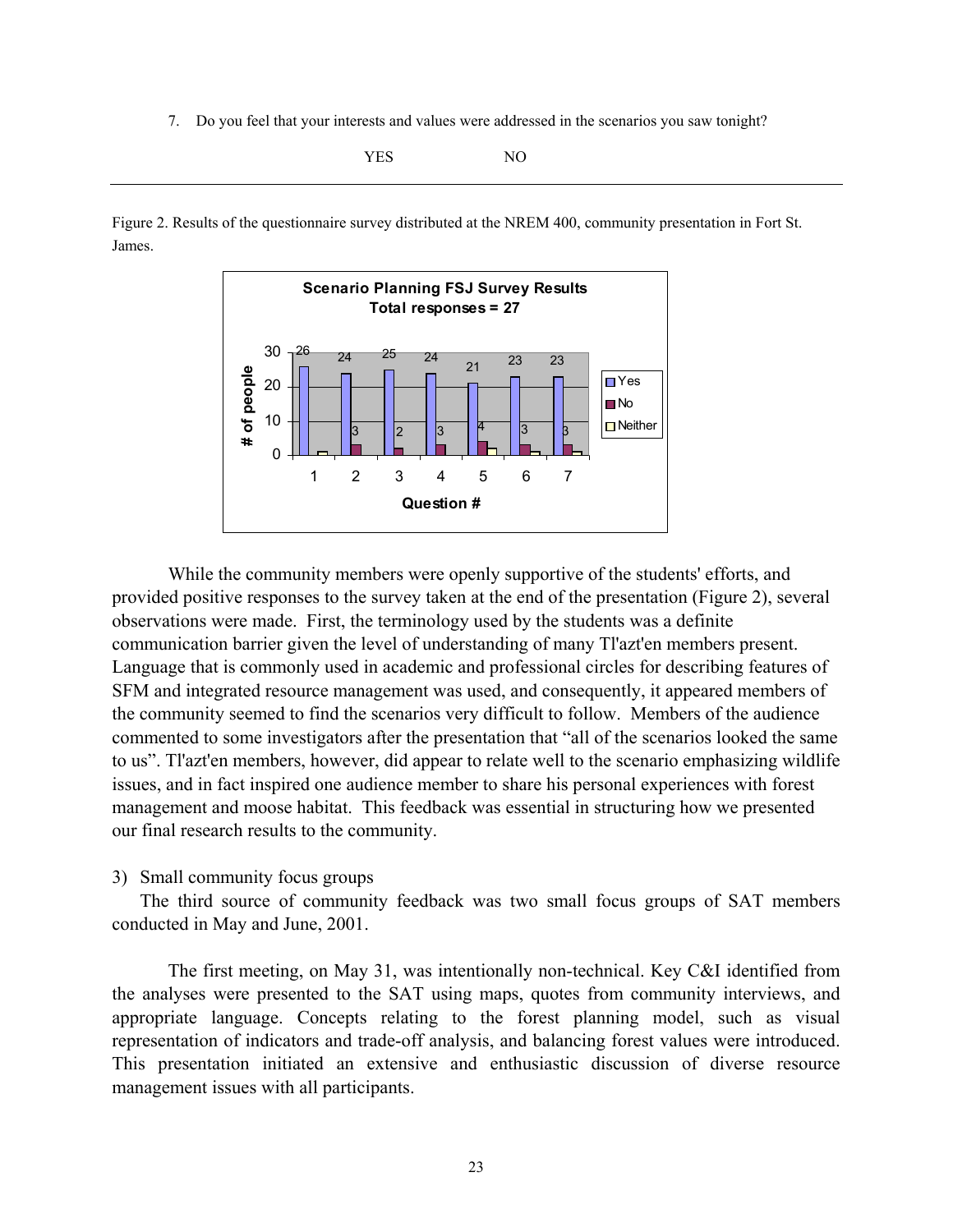At the June  $21<sup>st</sup>$  meeting the investigators reviewed concepts from the previous meeting and proceeded to demonstrate these concepts using the Lurch model. The audience included a mix of elders and youth. Terminology was defined, and the assumptions used for incorporating indicators into the development of MYT files were explained up front. The investigators proceeded to demonstrate the Lurch system using a 1.4 GHz Pentium 4 computer, which ran over 200,000 potential management scenarios per minute. Maps, graphs, and numbers were all changing in real time as the model discovered improved management options for achieving the proposed management objectives. Concepts such as establishing long-term planning goals, setting indicator targets, value tradeoffs and the spatial distribution of forest values were exhibited using the model. The community-defined indicators were used in this demonstration, included culturally important wildlife and plant habitats.

The Lurch interface is graphical, interactive, and animated. Consequently, the individuals more actively engaged at this second, Lurch-focused, meeting were the younger people, especially those with post-secondary education. These participants included forest technicians who readily understood what the model was doing and asked a host of insightful technical questions. Inevitably, the discussion proceeded to continue in this direction. Suggestions were made for re-defining indicators and making interface improvements. The elders, again, were less involved in the discussion although they had favorable comments about Lurch when asked. The point was raised at the end of this meeting about the importance of explaining technical terms for the benefit of elders, in order to avoid alienating them from the discussion.

#### *Evaluation summary*

This research revealed that there are both strong aspects of this model-based scenario planning process, as well as areas that require improvement or additional attention.

#### **Strengths**

Overall, people indicated that the process was sufficiently open enough that community members who wished to participate could participate. People also felt that the methodology was effective. The focus groups were particularly helpful for the elders and the young people, as people felt comfortable enough in groups to share their opinions without feeling singled out. The use of maps was helpful in focussing discussion and in making people feel that the research was grounded and applied. They were able to freely express their concerns about forest management and felt, and could see, that those concerns had been heard and addressed.

In terms of the range of people, people indicated they particularly appreciate the fact we had explicitly included opportunities for young people to be heard. Women also felt their opinions had been sought out and were appreciated. In terms of identifying and selecting C&I, our evaluation indicated that we had selected appropriate indicators that adequately reflected community values and that allowed meaningful planning for forest management. The indicators were easy for community members to comprehend and to see applied. They adequately covered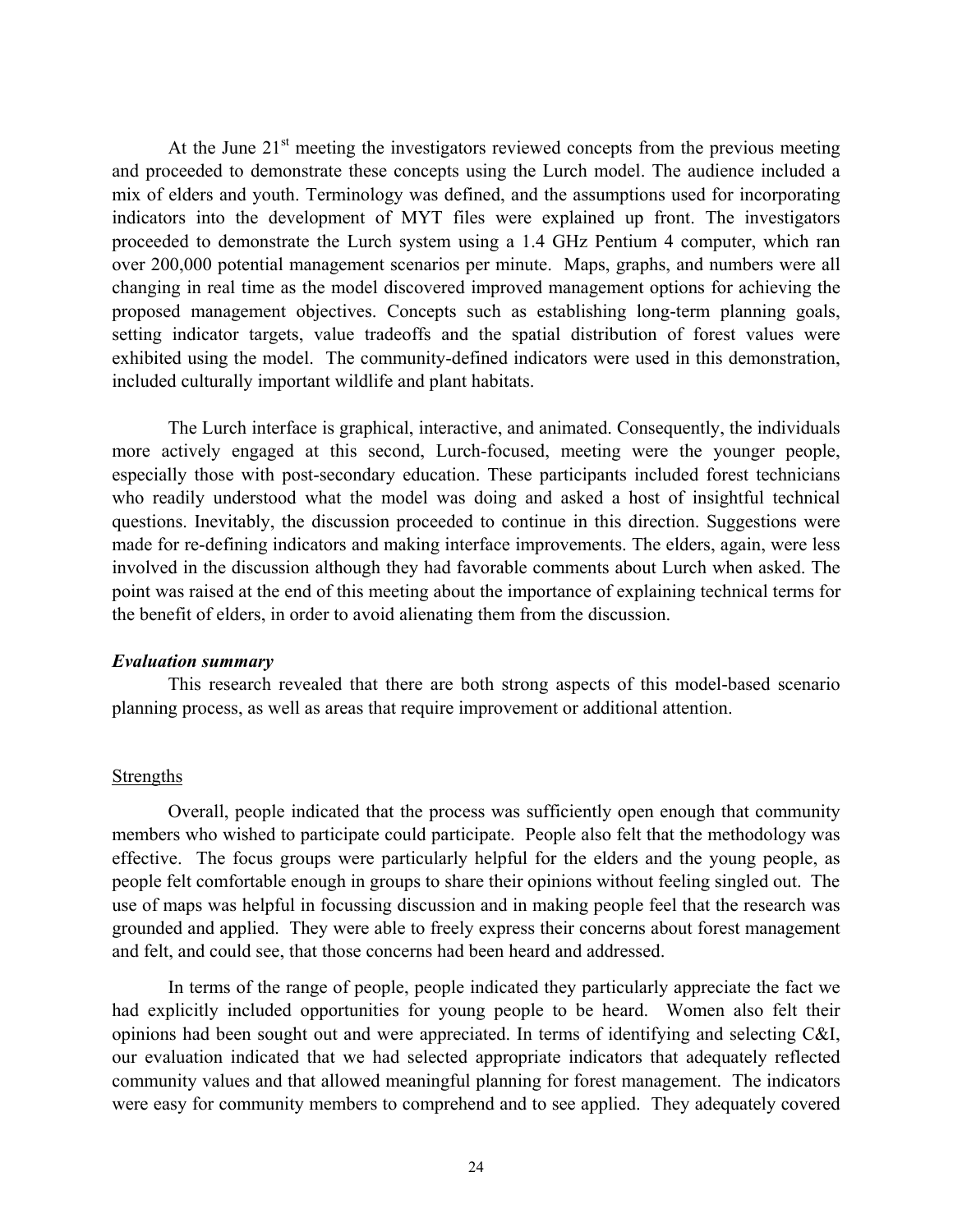off the largest community concerns. When presented with the maps on which the indicators were outlined, people indicated that manner of presentation was effective in terms of community comprehension. When shown how the indicators could be incorporated into a decision support software system (Lurch) and used to facilitate participation by community members in the forest planning process, the community members felt that the approach and the tools were effective.

Finally, people indicated that they felt both the topic of the research and the manner in which it had been undertaken had resulted in a genuinely co-operative, collaborative research process that permitted community investment in both process and results. They saw long term potential and benefits resulting from the research project, results which could be applied in other Tl'azt'en planning processes. As such, by their measurement, the research project was deemed a success.

# Areas for improvement

The greatest challenge was attempting to communicate concepts using terminology that everyone was comfortable with. Language commonly used by forestry professionals (e.g. "sustainable forest management", "criteria", "indicators", "buffers", "seral stages", "age classes") were neither readily recognized or accepted by many community members. There were repeated complaints about excessive use of technical or scientific jargon, but when simpler substitute terms were used (e.g. "a vision for the future", "important values", "representing values" "leave something for future generations"), and relevant quotes taken directly from community transcripts, the concepts were readily understood and accepted. Presenting information in the form of maps proved to be the most effective tool for communicating management strategies. Addressing spatial C&I were an extremely important component of integrating Tl'azt'en values into strategic level planning.

The presence of the analytical tool and forestry-trained community members made it easy to forget to use appropriate language. A repeated challenge to the investigators in these mixedaudience circumstances, was using simplified terminology but not "talking down" to people, since there is not necessarily a link between vocabulary and intellectual understanding of ecological or management concepts. The investigators noted, for instance, that ecological information was often most comfortably expressed by elders in the Carrier language, rather than English, and oftentimes midway though a discussion of animal or plant issues an elder would shift into Carrier to explain their point. The ecological concepts of food chains and food webs were very well understood, although they did not call them that. Rather they would make such points such as "if you want to have martens, you need to have squirrels, so you had better have woodpiles for them to live in".

While terminology and technical jargon were a continuing problem when discussing technical topics with community members, it was evident that the community members readily understood the concept of local-level indicators, and many of them participated enthusiastically in the discussions once they got the idea. It was also apparent that the majority of community members understood and agreed with the concepts of integrated resource management and SFM. The concept of stewardship also resonated with many members of the community.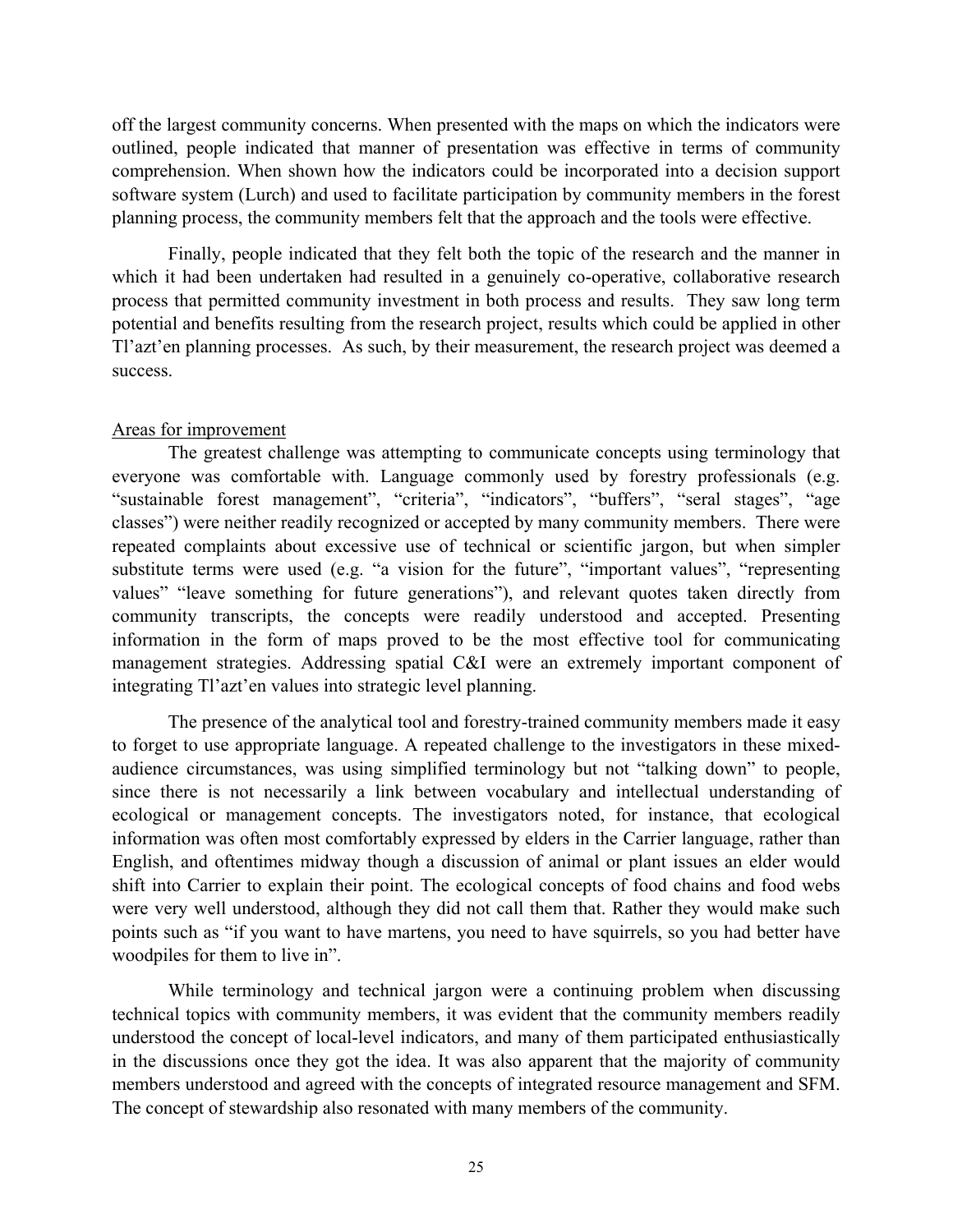#### Other observations

Another feature noted by the investigators was the fact that, while technical and professional resource managers think readily in terms of animal habitat, many community members, and particularly elders, thought about animals from the perspective of their behavior. For example, when a question related to beaver habitat arose, an elder answered the question by telling a story about how the beaver sees the world, and by thinking about the question from that perspective was able to suggest what the beaver would want. It remained the task of the investigators to listen carefully and develop the specific numerical measures and criteria for use in the modeling exercise, for while community members were generally willing to share their views, they showed little interest in actively participating in numerical analysis or modeling.

It was difficult, in our experience, for community members to distinguish issues related specifically to the parcel of land in question (the JPRF) from those of the surrounding landscape. This seemed to derive from two sources: first, the recognition that the landscape was interconnected and resource and stewardship issues could not be viewed in isolation, and second, the community interest in treaty-related issues involving their entire traditional territory, which are certainly on the community's mind at this time. The opinion was expressed in a number of meetings that community members felt that the planning process should encompass a larger area, often expressed as their entire traditional territory. For instance, concerns were expressed that increased level of logging activity, combined with the current epidemic beetle outbreak, had led to uncertainties about environmental quality. Repeated reference was made to the issue of whether the Tl'azt'en were getting "their fair share" of economic and employment opportunities arising from the development and exploitation of natural resources in their traditional territory.

Indicators that seemed to be best and most willingly understood by community members seemed to involve wildlife, plant, and fish related indicators, along with readily understandable measures of community economic opportunity, such as jobs. This led to inevitable discussions having to do with the policies of the JPRF regarding Aboriginal hiring preference and employee selection criteria. While these policies are not within the scope of this research, this issue confirms the linkage between forest planning projects and the larger environmental, social, and economic context in which they occur.

From a technical perspective, existing traditional use study information provides an excellent basis for identifying Aboriginal community-level criteria for SFM. It became apparent, however, that aggregating and generalizing traditional knowledge must be done carefully so as not to compromise its integrity. Aboriginal communities must take a leading role in ensuring that this knowledge is represented accurately. Additional historical information is available from a range of sources, and is usable for purposes of characterizing historical forest conditions as well. This information can serve as an important reference point in management planning, or for purposes of defining scenario plans.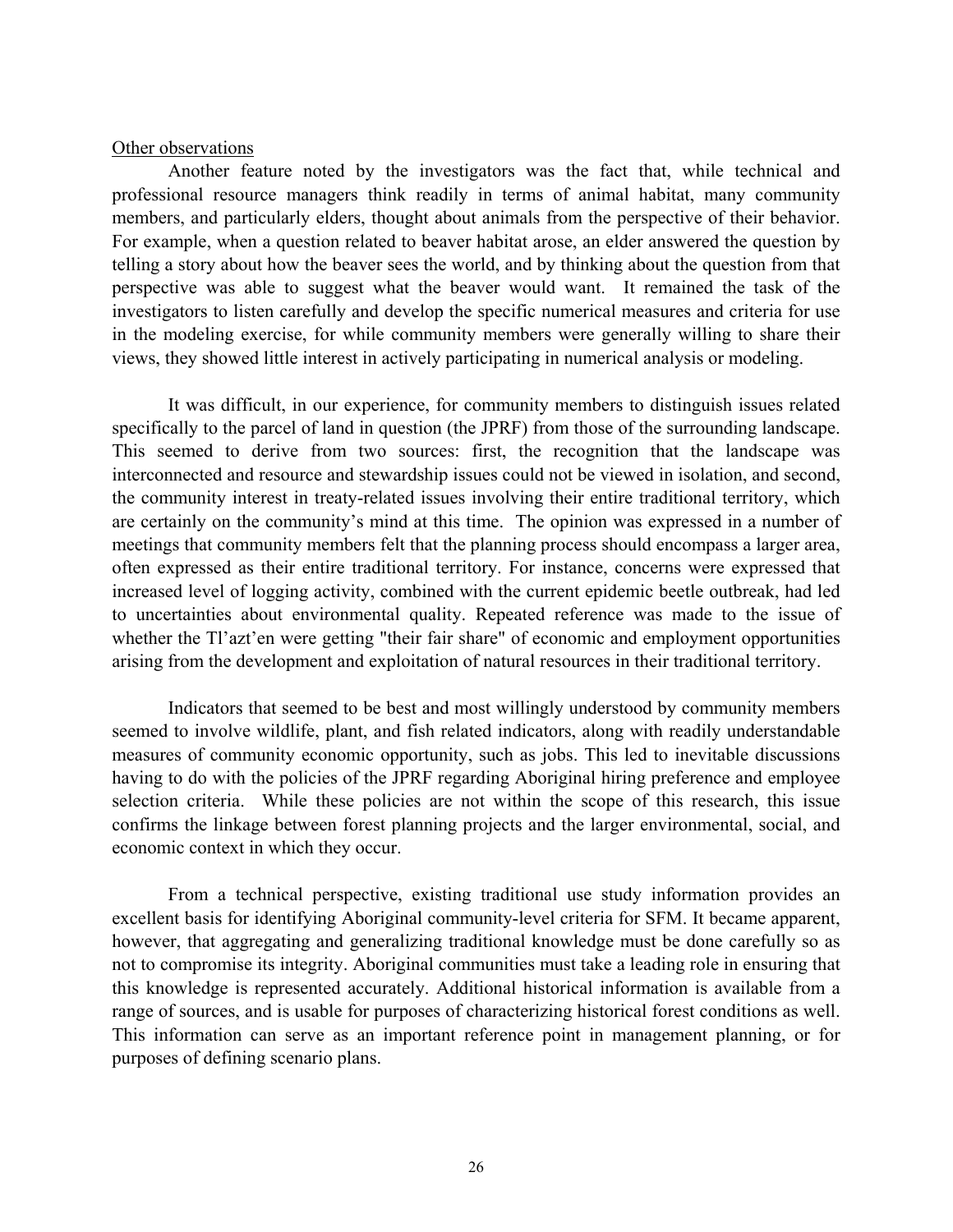Recognizing that community values were being incorporated into the planning process seemed to motivate individuals at the meetings. For instance, the representative from the Tl'azt'en Nation Education Department noted that Lurch would be a suitable tool for use in the school curriculum. She also noted that it was her observation that the students in the local high school are very weak in science, and that a tool like Lurch could capture their imagination if designed and packaged properly. The opportunity to link the use of such a tool to other elements of the curriculum (e.g. biology, social studies, and Tl'azt'en history and culture) was noted. Furthermore, the need to encourage Tl'azt'en youth to pursue post-secondary degrees in forestry to prepare them for forest management decision-making after treaty settlements was noted after completion of these final presentations.

# **CONCLUSIONS**

The full suite of Echo models, which was the original focus of this research, could not be fully evaluated, due to the fact that they were never made available to the investigators, despite the efforts of UNBC and other agencies. This severely limited the investigators' capacity to fully develop and assess the community scenarios. The elements of the available models, which underwent technical evaluation, proved functional and effective, but lacked critical features necessary for effectively engaging community members. Ultimately, the Lurch software was more suitable for implementing participatory planning, and will be made available for public scrutiny and use upon publication of our research results. The Lurch design obviates the need for the Echo system, as it is functionally equivalent but much faster and easier to use, and it is unencumbered by intellectual property rights and other issues related to the MMFA.

In general, this research has shown that forest planning models that are designed for nontechnical users and exhibit adequate flexibility can be used as tools to improve Aboriginal involvement in forest management decision-making. The model input data was the central driver for eliciting and formatting information from the community, and it is clear to the investigators that advanced forest management tools such as Lurch and the Echo system have a significant role in structuring planning processes for SFM. C&I provide a very useful framework for collecting and codifying information for use in conjunction with tools such as these, and a wide range of information sources are available to assist in the development of local-level C&I using the bottom up approaches. Community members seem willing and pleased to contribute to such efforts, at least in the specific context of the JPRF.

In the realm of Aboriginal, participatory research, this study was unique in that it was addressing a "real" management problem. Although the JPRF management board has equal representation from both UNBC and Tl'azt'en Nation, involving the broader Tl'azt'en community in decision-making is an essential part of planning long- and short-term forest activities. The model-based scenario planning approach was used to initiate community collaboration, stimulate interest, build trust, and instill a sense of ownership of the JPRF. The work of student investigators Karjala, Sherry, and MacGregor filled identified gaps in the available knowledge base for addressing specific community concerns. Melanie Karjala and Erin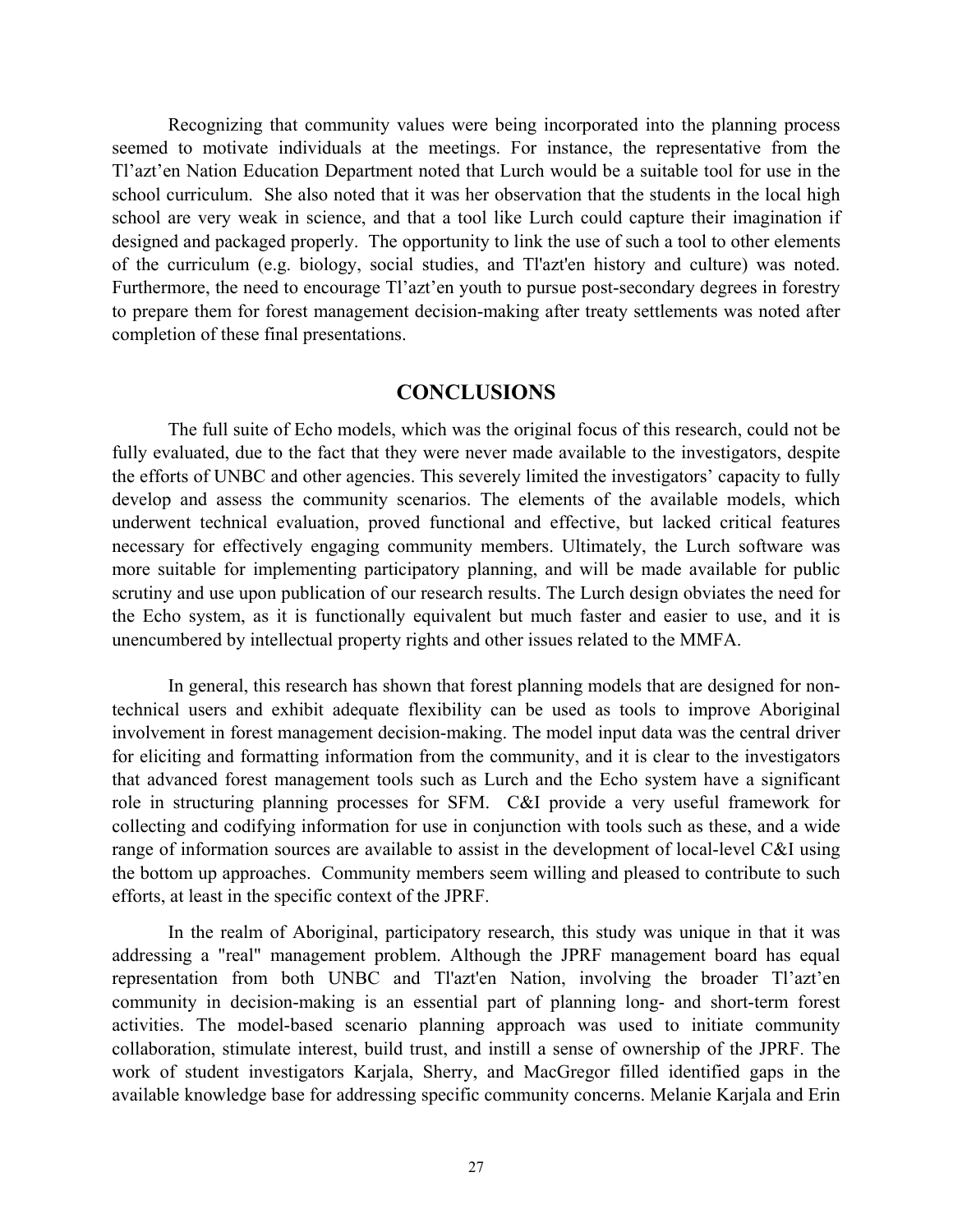Sherry developed and implemented a procedure for generating C&I to facilitate community participation in SFM planning. This work resulted in an innovative and effective methodology for codifying and utilizing archival information for use with the analytical tools being developed and tested. In a parallel effort, Michelle MacGregor addressed community concerns related to understanding historical conditions of the JPRF, and to develop management objectives and indicators to implement ecological restoration. These results will provide valuable information for the JPRF forest manager and the management board, and steps will be taken to implement these results in the near future. For instance, indicators based on natural history and Tl'azt'en values will be incorporated into the timber supply analysis for the next JPRF five-year management plan (effective in 2004). The significance of these results to the JPRF and the community is such that both are collaborating with UNBC on new studies that build upon the work presented here<sup>11</sup>.

The co-management context of the JPRF provides an excellent case study for participatory forest planning research. The JPRF staff work closely with the community, providing liaison services to connect researchers with community members. This collaboration was essential for helping researchers build relationships with Tl'azt'en administrative staff and elders.

Overall, this project has demonstrated the strengths of conducting interdisciplinary research for contributing to SFM. The project team developed valuable cross-disciplinary skills, and excellent research and training opportunities were provided for both UNBC graduate students and for Tl'azt'en participants.

#### **REFERENCES**

- Bombay, H. 1992. An Aboriginal Forest Strategy*.* National Aboriginal Forestry Association, Ottawa, ON.
- Covington, W.W., R.L. Everett, R. Steele, L.L. Irwin, T.A. Daer, and A.N.D. Auclair. 1994. Historical and anticipated changes in forest ecosystems in the inland west of the United States. Journal of Sustainable Forestry 92:13-63.
- Davis, L.S. and K.N. Johnson. 1987. Forest Management (3<sup>rd</sup> Ed.). McGraw Hill, Inc. New York.
- Dewhurst, S., W. Kessler, P. Hvezda, C. Lockwood, B. MacArthur, G. Singleton, and D.S.Wolfe. 1999. "ECHO" and Scenario Planning Applied for Sustainable Forest Management. In conference proceedings: Science and Practice: Sustaining the Boreal Forest Conference Proceedings, February 14-17 1999, Shaw Conference Centre, Edmonton, Alberta. Edited by T.S. Veeman, D.W. Smith, B.G. Purdy, F.J. Salkie and G.A. Larkin. Sustainable Forest Management Network, Edmonton, AB. pp. 648-656.

l

<span id="page-32-0"></span><sup>11</sup> A one-year project titled "A Guidebook for Improving Aboriginal Participation in Forest Management Decision-Making" funded by Forest Renewal BC was initiated in the spring 2001 by Stephen Dewhurst, Erin Sherry and Melanie Karjala to develop and evaluate a guidebook outlining the AFPP approach.